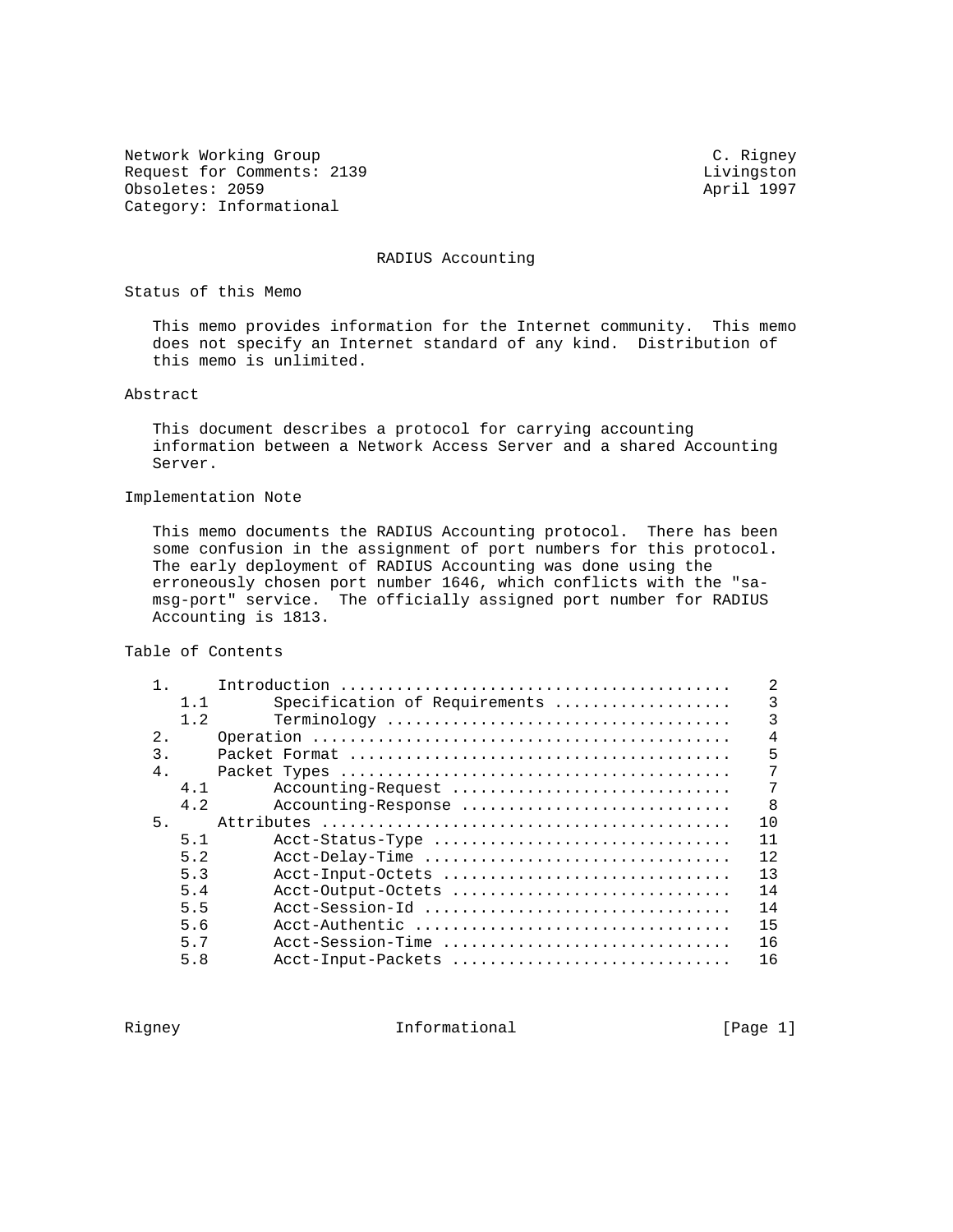| 59    | Acct-Output-Packets                                                              | 17  |
|-------|----------------------------------------------------------------------------------|-----|
| 5 1 0 | Acct-Terminate-Cause                                                             | 1 R |
| 5 1 1 | Acct-Multi-Session-Id                                                            | 20  |
| 5 1 2 | $Acct-Link-Count \ldots \ldots \ldots \ldots \ldots \ldots \ldots \ldots \ldots$ | 21  |
| 5 13  | Table of Attributes                                                              | 22  |
|       |                                                                                  | 2.4 |
|       |                                                                                  | 2.4 |
|       |                                                                                  | 2.4 |
|       |                                                                                  | 2.4 |
|       |                                                                                  | 25  |

### 1. Introduction

 Managing dispersed serial line and modem pools for large numbers of users can create the need for significant administrative support. Since modem pools are by definition a link to the outside world, they require careful attention to security, authorization and accounting. This can be best achieved by managing a single "database" of users, which allows for authentication (verifying user name and password) as well as configuration information detailing the type of service to deliver to the user (for example, SLIP, PPP, telnet, rlogin).

 The RADIUS (Remote Authentication Dial In User Service) document [4] specifies the RADIUS protocol used for Authentication and Authorization. This memo extends the use of the RADIUS protocol to cover delivery of accounting information from the Network Access Server (NAS) to a RADIUS accounting server.

Key features of RADIUS Accounting are:

Client/Server Model

 A Network Access Server (NAS) operates as a client of the RADIUS accounting server. The client is responsible for passing user accounting information to a designated RADIUS accounting server.

 The RADIUS accounting server is responsible for receiving the accounting request and returning a response to the client indicating that it has successfully received the request.

 The RADIUS accounting server can act as a proxy client to other kinds of accounting servers.

Rigney **Informational Informational** [Page 2]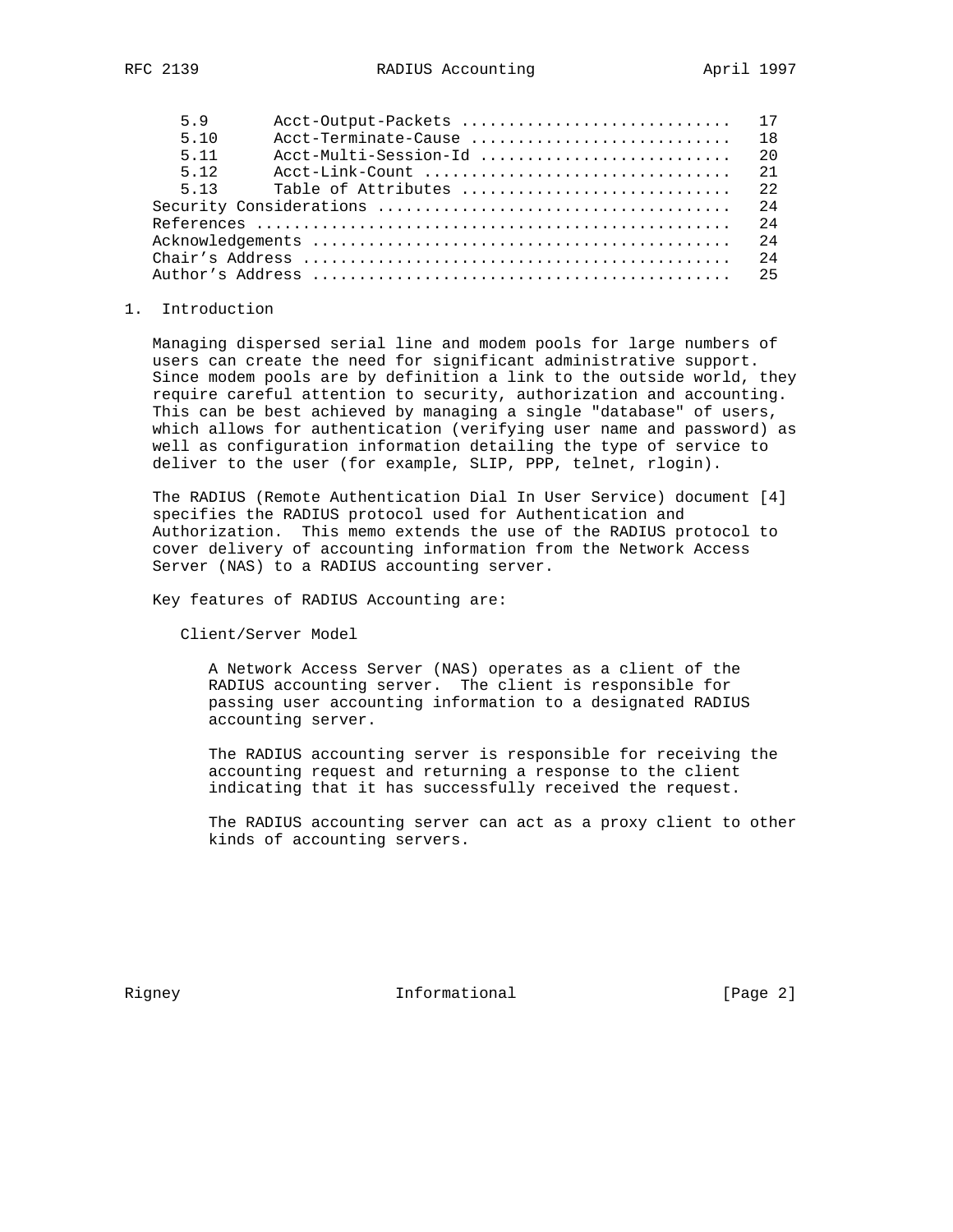Network Security

 Transactions between the client and RADIUS accounting server are authenticated through the use of a shared secret, which is never sent over the network.

Extensible Protocol

 All transactions are comprised of variable length Attribute- Length-Value 3-tuples. New attribute values can be added without disturbing existing implementations of the protocol.

1.1. Specification of Requirements

 In this document, several words are used to signify the requirements of the specification. These words are often capitalized.

- MUST This word, or the adjective "required", means that the definition is an absolute requirement of the specification.
- MUST NOT This phrase means that the definition is an absolute prohibition of the specification.
- SHOULD This word, or the adjective "recommended", means that there may exist valid reasons in particular circumstances to ignore this item, but the full implications must be understood and carefully weighed before choosing a different course.
- MAY This word, or the adjective "optional", means that this item is one of an allowed set of alternatives. An implementation which does not include this option MUST be prepared to interoperate with another implementation which does include the option.

# 1.2. Terminology

This document uses the following terms:

 service The NAS provides a service to the dial-in user, such as PPP or Telnet.

Rigney 11 and 10 and 11 and 11 and 11 and 12 and 12 and 12 and 13 and 13 and 13 and 13 and 13 and 13 and 13 and 13 and 13 and 13 and 13 and 13 and 13 and 13 and 13 and 13 and 13 and 13 and 13 and 13 and 13 and 13 and 13 an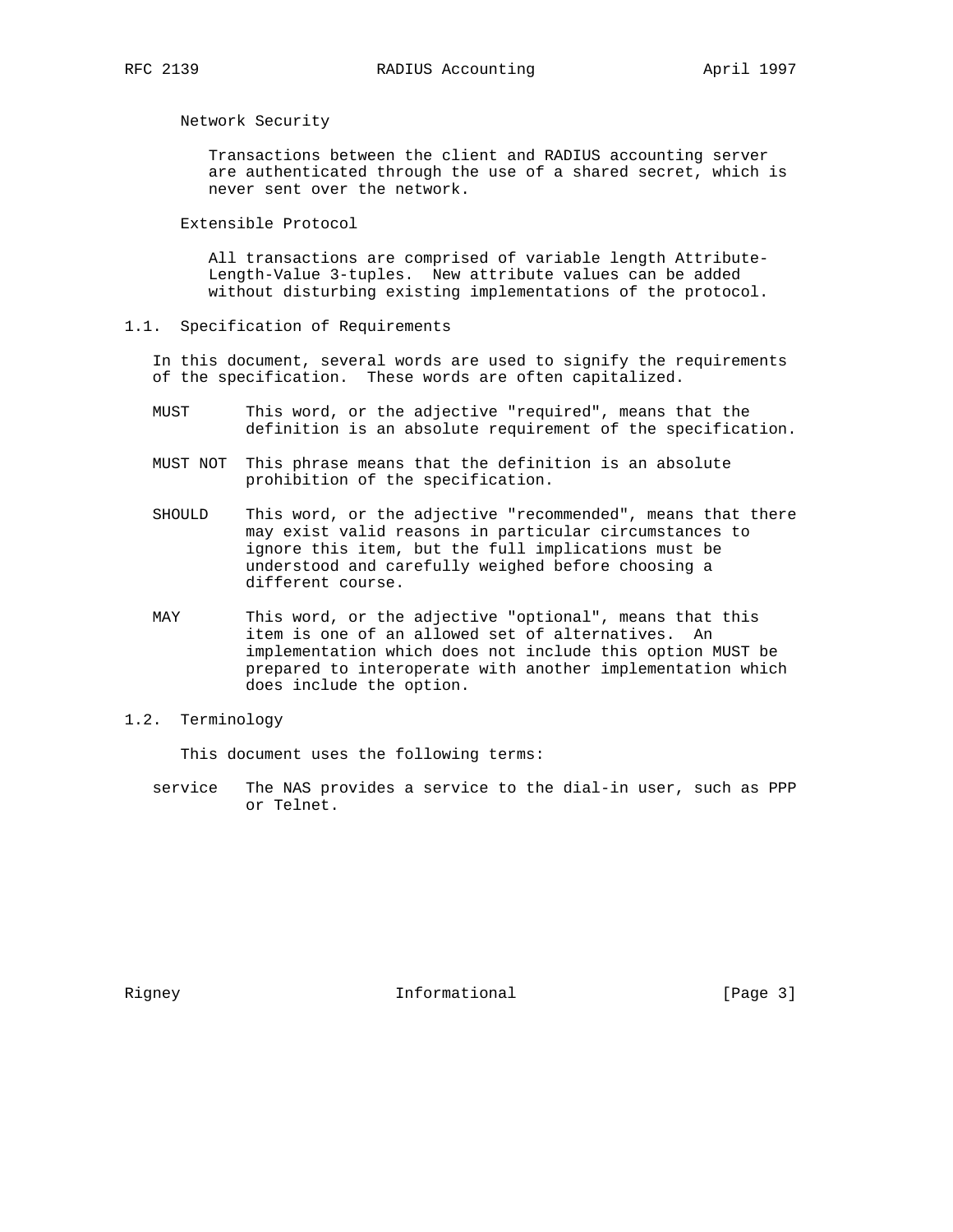- session Each service provided by the NAS to a dial-in user constitutes a session, with the beginning of the session defined as the point where service is first provided and the end of the session defined as the point where service is ended. A user may have multiple sessions in parallel or series if the NAS supports that, with each session generating a separate start and stop accounting record with its own Acct-Session-Id.
- silently discard

 This means the implementation discards the packet without further processing. The implementation SHOULD provide the capability of logging the error, including the contents of the silently discarded packet, and SHOULD record the event in a statistics counter.

# 2. Operation

 When a client is configured to use RADIUS Accounting, at the start of service delivery it will generate an Accounting Start packet describing the type of service being delivered and the user it is being delivered to, and will send that to the RADIUS Accounting server, which will send back an acknowledgement that the packet has been received. At the end of service delivery the client will generate an Accounting Stop packet describing the type of service that was delivered and optionally statistics such as elapsed time, input and output octets, or input and output packets. It will send that to the RADIUS Accounting server, which will send back an acknowledgement that the packet has been received.

 The Accounting-Request (whether for Start or Stop) is submitted to the RADIUS accounting server via the network. It is recommended that the client continue attempting to send the Accounting-Request packet until it receives an acknowledgement, using some form of backoff. If no response is returned within a length of time, the request is re sent a number of times. The client can also forward requests to an alternate server or servers in the event that the primary server is down or unreachable. An alternate server can be used either after a number of tries to the primary server fail, or in a round-robin fashion. Retry and fallback algorithms are the topic of current research and are not specified in detail in this document.

 The RADIUS accounting server MAY make requests of other servers in order to satisfy the request, in which case it acts as a client.

 If the RADIUS accounting server is unable to successfully record the accounting packet it MUST NOT send an Accounting-Response acknowledgment to the client.

Rigney 10 Informational Figure 1 and The Page 41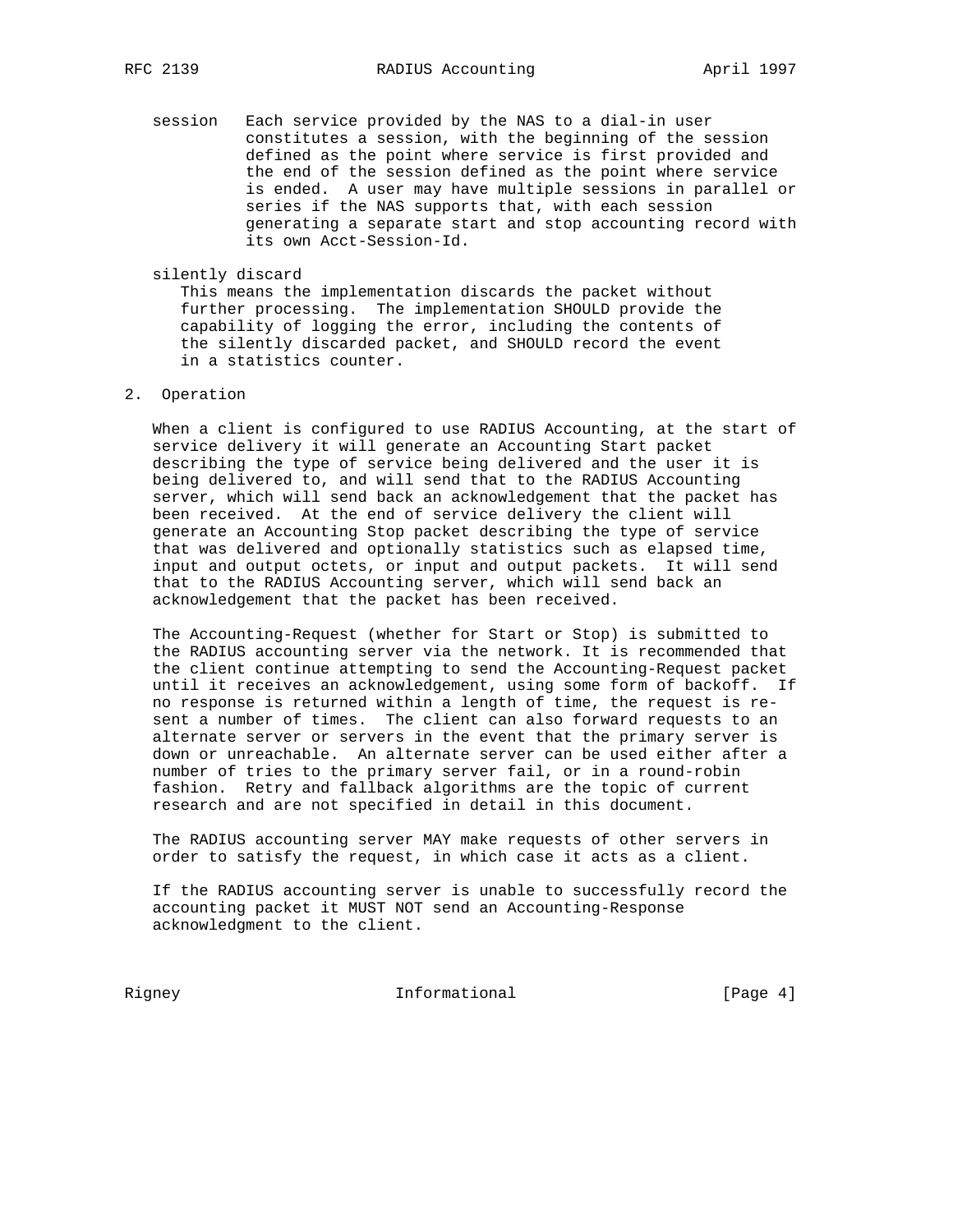3. Packet Format

 Exactly one RADIUS Accounting packet is encapsulated in the UDP Data field [1], where the UDP Destination Port field indicates 1813 (decimal).

 When a reply is generated, the source and destination ports are reversed.

 This memo documents the RADIUS Accounting protocol. There has been some confusion in the assignment of port numbers for this protocol. The early deployment of RADIUS Accounting was done using the erroneously chosen port number 1646, which conflicts with the "sa msg-port" service. The officially assigned port number for RADIUS Accounting is 1813.

 A summary of the RADIUS data format is shown below. The fields are transmitted from left to right.

0  $1$  2 3 0 1 2 3 4 5 6 7 8 9 0 1 2 3 4 5 6 7 8 9 0 1 2 3 4 5 6 7 8 9 0 1 +-+-+-+-+-+-+-+-+-+-+-+-+-+-+-+-+-+-+-+-+-+-+-+-+-+-+-+-+-+-+-+-+ | Code | Identifier | Length | +-+-+-+-+-+-+-+-+-+-+-+-+-+-+-+-+-+-+-+-+-+-+-+-+-+-+-+-+-+-+-+-+ | | Authenticator | | | | +-+-+-+-+-+-+-+-+-+-+-+-+-+-+-+-+-+-+-+-+-+-+-+-+-+-+-+-+-+-+-+-+ | Attributes ... +-+-+-+-+-+-+-+-+-+-+-+-+-

Code

 The Code field is one octet, and identifies the type of RADIUS packet. When a packet is received with an invalid Code field, it is silently discarded.

RADIUS Accounting Codes (decimal) are assigned as follows:

|  | Accounting-Request |
|--|--------------------|
|--|--------------------|

5 Accounting-Response

# Identifier

 The Identifier field is one octet, and aids in matching requests and replies.

Rigney **Informational Informational** [Page 5]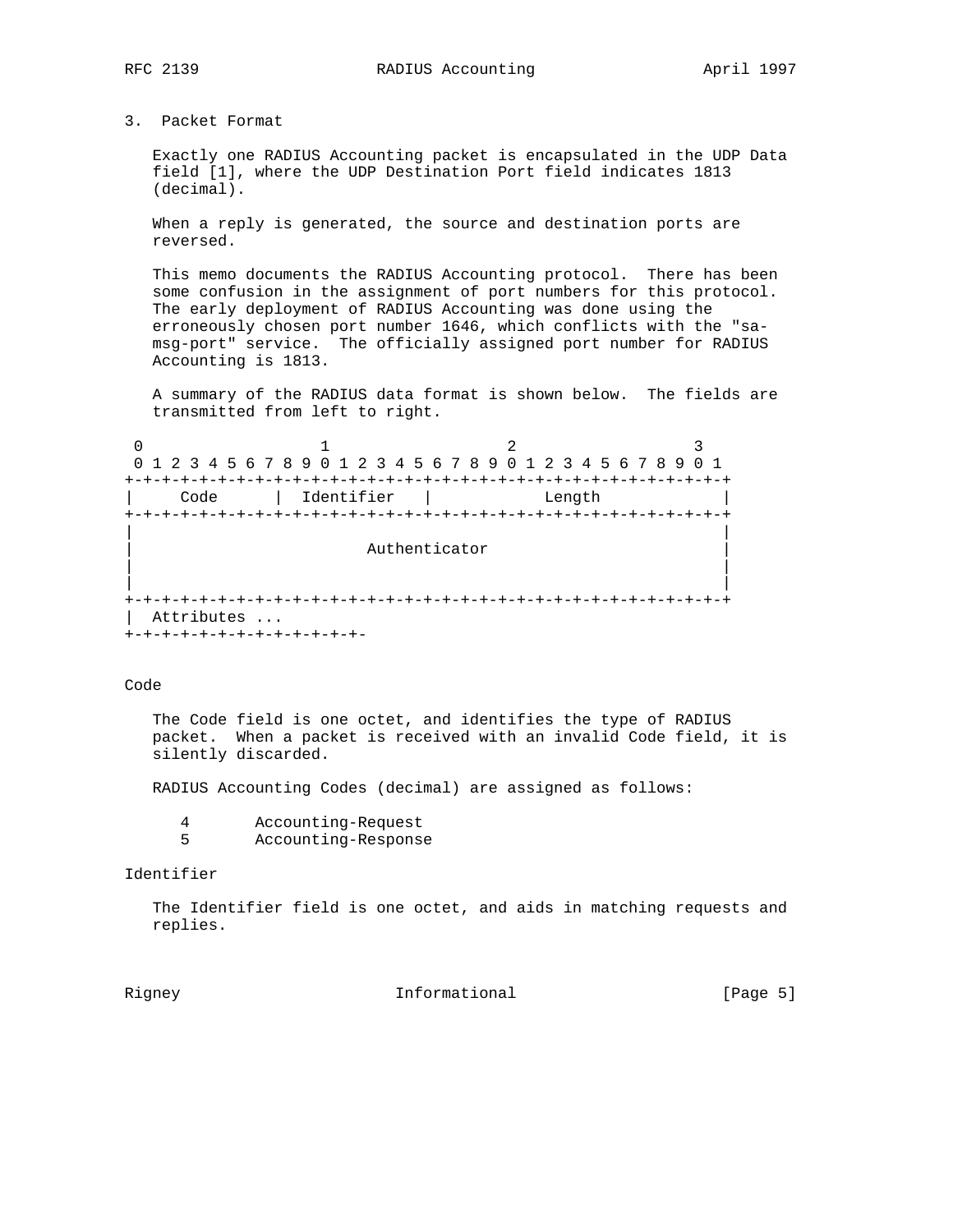# Length

 The Length field is two octets. It indicates the length of the packet including the Code, Identifier, Length, Authenticator and Attribute fields. Octets outside the range of the Length field should be treated as padding and should be ignored on reception. If the packet is shorter than the Length field indicates, it should be silently discarded. The minimum length is 20 and maximum length is 4096.

# Authenticator

 The Authenticator field is sixteen (16) octets. The most significant octet is transmitted first. This value is used to authenticate the messages between the client and RADIUS accounting server.

#### Request Authenticator

 In Accounting-Request Packets, the Authenticator value is a 16 octet MD5 [3] checksum, called the Request Authenticator.

 The NAS and RADIUS accounting server share a secret. The Request Authenticator field in Accounting-Request packets contains a one- way MD5 hash calculated over a stream of octets consisting of the Code + Identifier + Length + 16 zero octets + request attributes + shared secret (where + indicates concatenation). The 16 octet MD5 hash value is stored in the Authenticator field of the Accounting-Request packet.

 Note that the Request Authenticator of an Accounting-Request can not be done the same way as the Request Authenticator of a RADIUS Access-Request, because there is no User-Password attribute in an Accounting-Request.

### Response Authenticator

 The Authenticator field in an Accounting-Response packet is called the Response Authenticator, and contains a one-way MD5 hash calculated over a stream of octets consisting of the Accounting- Response Code, Identifier, Length, the Request Authenticator field from the Accounting-Request packet being replied to, and the response attributes if any, followed by the shared secret. The resulting 16 octet MD5 hash value is stored in the Authenticator field of the Accounting-Response packet.

Rigney **Informational Informational** [Page 6]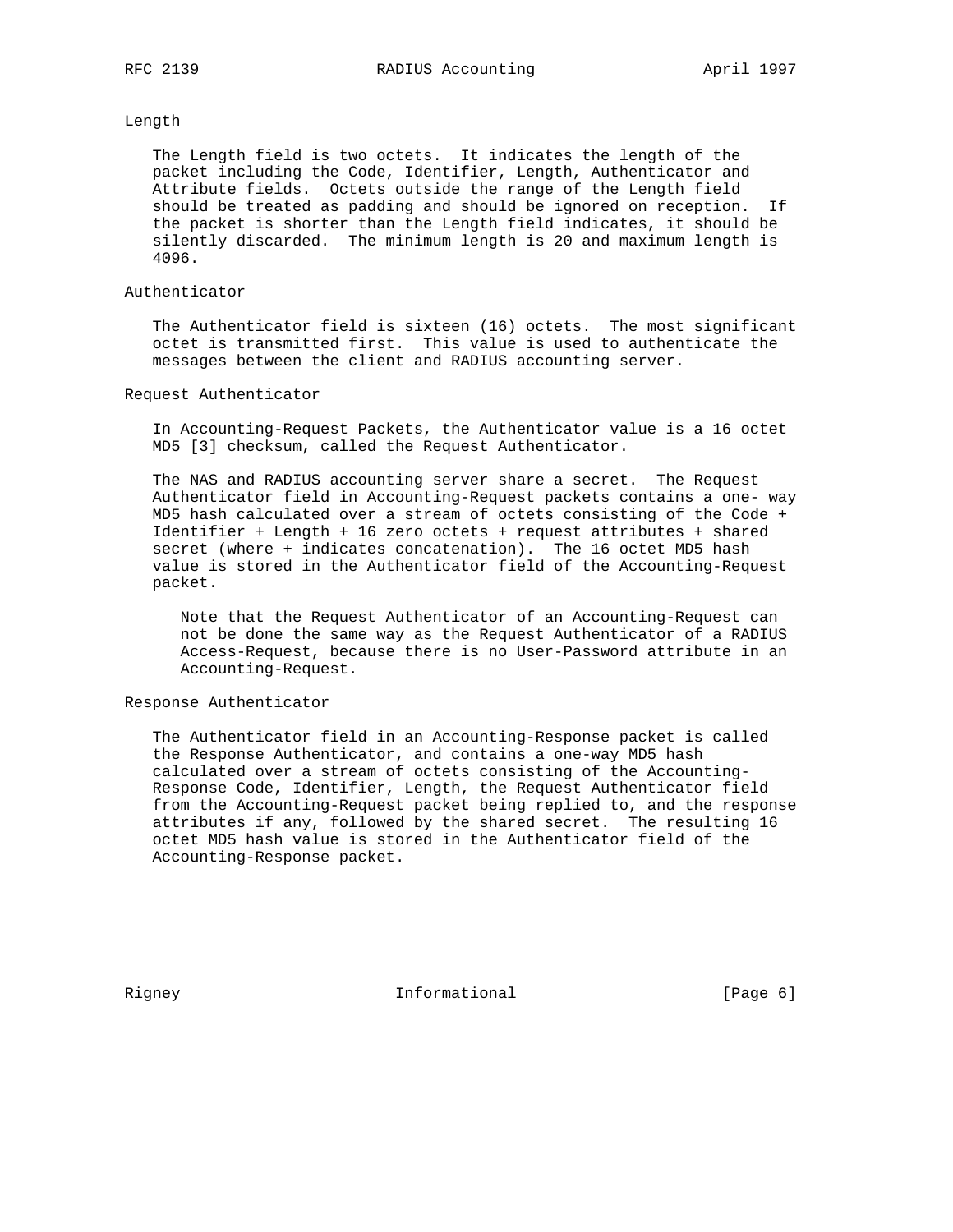# Attributes

 Attributes may have multiple instances, in such a case the order of attributes of the same type SHOULD be preserved. The order of attributes of different types is not required to be preserved.

4. Packet Types

 The RADIUS packet type is determined by the Code field in the first octet of the packet.

4.1. Accounting-Request

Description

 Accounting-Request packets are sent from a client (typically a Network Access Server or its proxy) to a RADIUS accounting server, and convey information used to provide accounting for a service provided to a user. The client transmits a RADIUS packet with the Code field set to 4 (Accounting-Request).

 Upon receipt of an Accounting-Request, the server MUST transmit an Accounting-Response reply if it successfully records the accounting packet, and MUST NOT transmit any reply if it fails to record the accounting packet.

 Any attribute valid in a RADIUS Access-Request or Access-Accept packet is valid in a RADIUS Accounting-Request packet, except that the following attributes MUST NOT be present in an Accounting- Request: User-Password, CHAP-Password, Reply-Message, State. Either NAS-IP-Address or NAS-Identifier MUST be present in a RADIUS Accounting-Request. It SHOULD contain a NAS-Port or NAS- Port-Type attribute or both unless the service does not involve a port or the NAS does not distinguish among its ports.

 A summary of the Accounting-Request packet format is shown below. The fields are transmitted from left to right.

Rigney 11 1nformational [Page 7]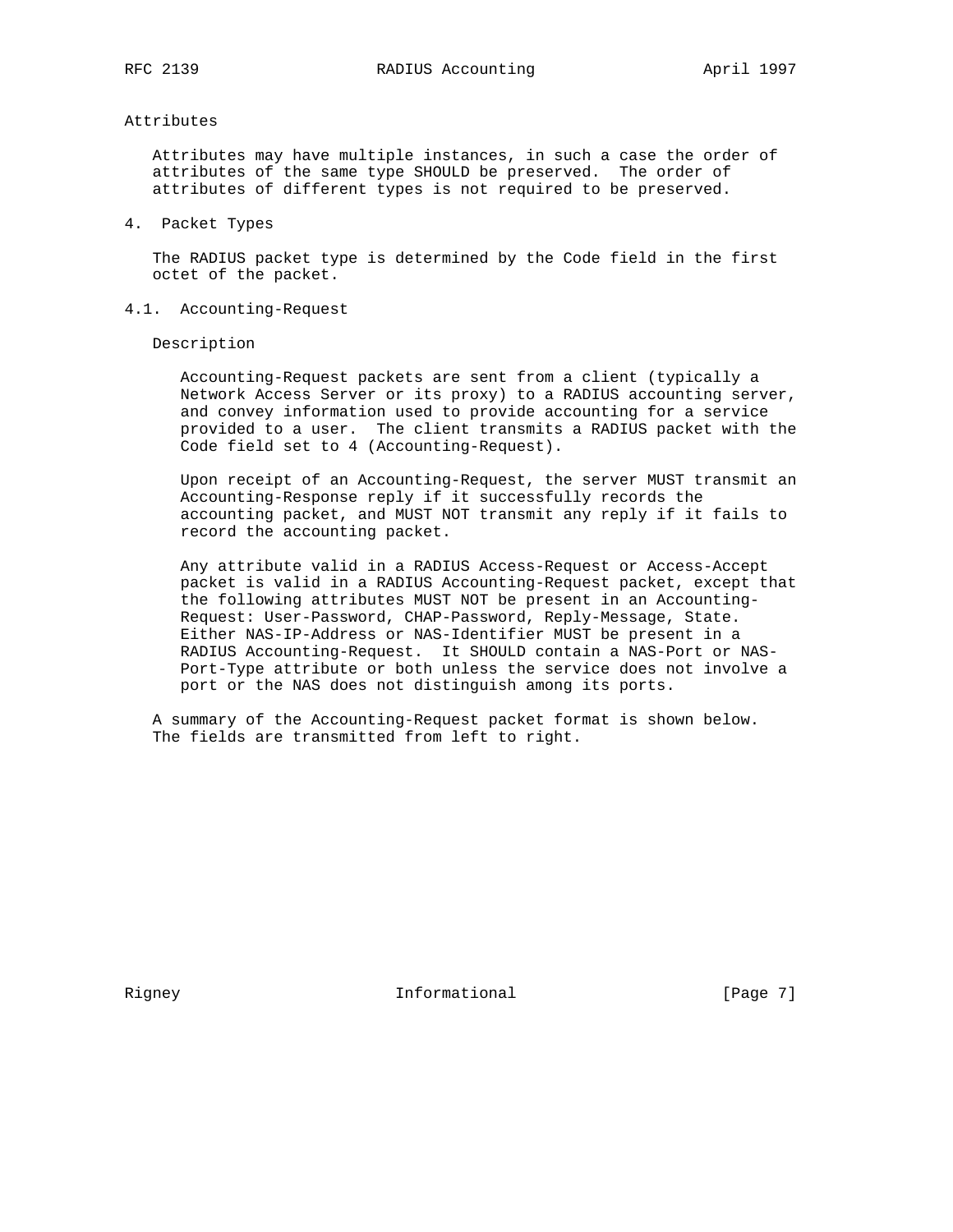```
0 1 2 3
 0 1 2 3 4 5 6 7 8 9 0 1 2 3 4 5 6 7 8 9 0 1 2 3 4 5 6 7 8 9 0 1
 +-+-+-+-+-+-+-+-+-+-+-+-+-+-+-+-+-+-+-+-+-+-+-+-+-+-+-+-+-+-+-+-+
 | Code | Identifier | Length |
 +-+-+-+-+-+-+-+-+-+-+-+-+-+-+-+-+-+-+-+-+-+-+-+-+-+-+-+-+-+-+-+-+
| |
             Request Authenticator
| |
| |
 +-+-+-+-+-+-+-+-+-+-+-+-+-+-+-+-+-+-+-+-+-+-+-+-+-+-+-+-+-+-+-+-+
  | Attributes ...
 +-+-+-+-+-+-+-+-+-+-+-+-+-
```
Code

4 for Accounting-Request.

### Identifier

 The Identifier field MUST be changed whenever the content of the Attributes field changes, and whenever a valid reply has been received for a previous request. For retransmissions where the contents are identical, the Identifier MUST remain unchanged.

 Note that if Acct-Delay-Time is included in the attributes of an Accounting-Request then the Acct-Delay-Time value will be updated when the packet is retransmitted, changing the content of the Attributes field and requiring a new Identifier and Request Authenticator.

#### Request Authenticator

 The Request Authenticator of an Accounting-Request contains a 16 octet MD5 hash value calculated according to the method described in "Request Authenticator" above.

# Attributes

 The Attributes field is variable in length, and contains a list of Attributes.

## 4.2. Accounting-Response

Description

 Accounting-Response packets are sent by the RADIUS accounting server to the client to acknowledge that the Accounting-Request has been received and recorded successfully. If the Accounting-

Rigney **Informational Informational Example 1** [Page 8]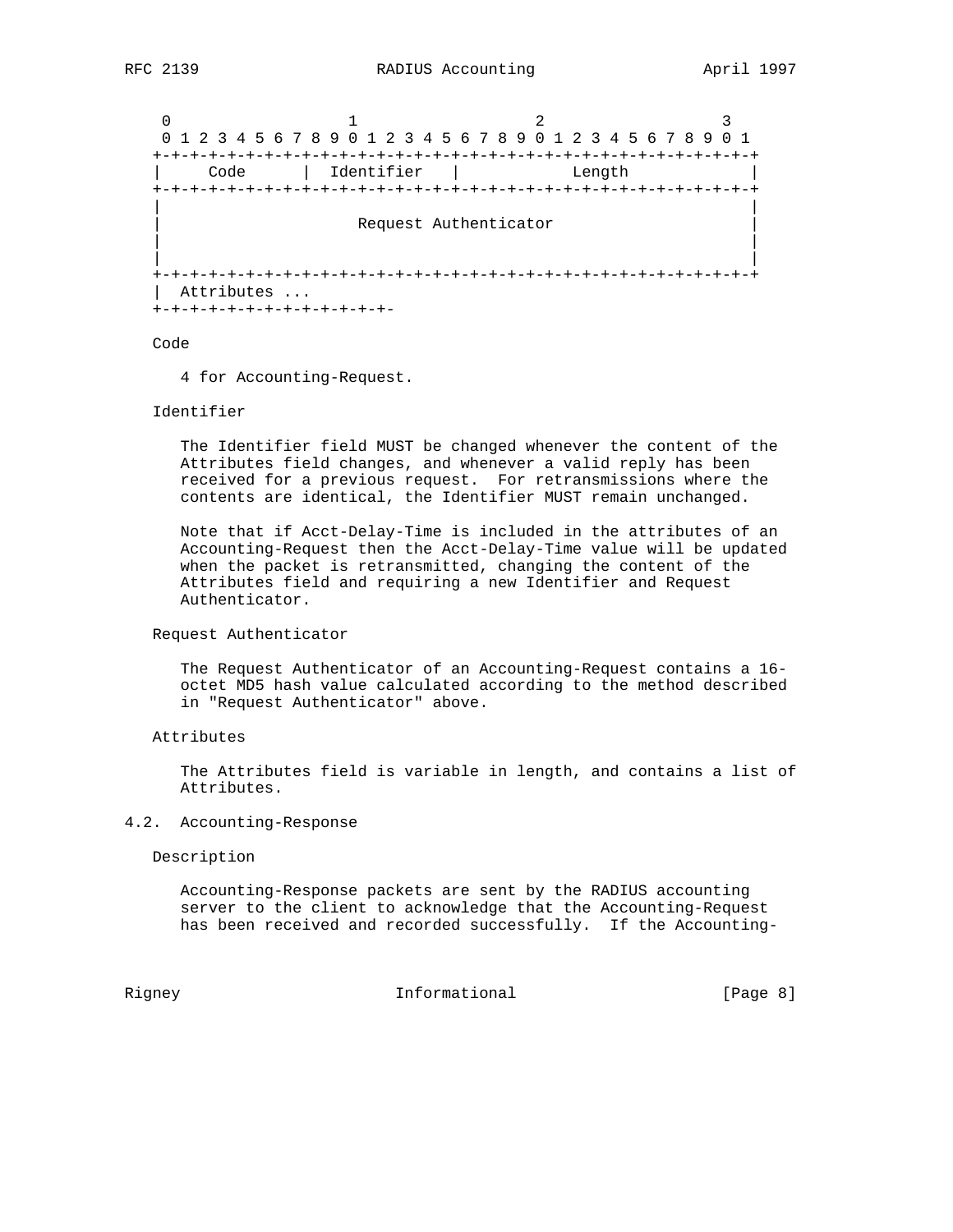Request was recorded successfully then the RADIUS accounting server MUST transmit a packet with the Code field set to 5 (Accounting-Response). On reception of an Accounting-Response by the client, the Identifier field is matched with a pending Accounting-Request. Invalid packets are silently discarded.

 A RADIUS Accounting-Response is not required to have any attributes in it.

 A summary of the Accounting-Response packet format is shown below. The fields are transmitted from left to right.

0  $1$  2 3 0 1 2 3 4 5 6 7 8 9 0 1 2 3 4 5 6 7 8 9 0 1 2 3 4 5 6 7 8 9 0 1 +-+-+-+-+-+-+-+-+-+-+-+-+-+-+-+-+-+-+-+-+-+-+-+-+-+-+-+-+-+-+-+-+ | Code | Identifier | Length | +-+-+-+-+-+-+-+-+-+-+-+-+-+-+-+-+-+-+-+-+-+-+-+-+-+-+-+-+-+-+-+-+ | | Response Authenticator | | | | +-+-+-+-+-+-+-+-+-+-+-+-+-+-+-+-+-+-+-+-+-+-+-+-+-+-+-+-+-+-+-+-+ Attributes ... +-+-+-+-+-+-+-+-+-+-+-+-+-

Code

5 for Accounting-Response.

#### Identifier

 The Identifier field is a copy of the Identifier field of the Accounting-Request which caused this Accounting-Response.

### Response Authenticator

 The Response Authenticator of an Accounting-Response contains a 16-octet MD5 hash value calculated according to the method described in "Response Authenticator" above.

# Attributes

 The Attributes field is variable in length, and contains a list of zero or more Attributes.

Rigney **Informational Informational** [Page 9]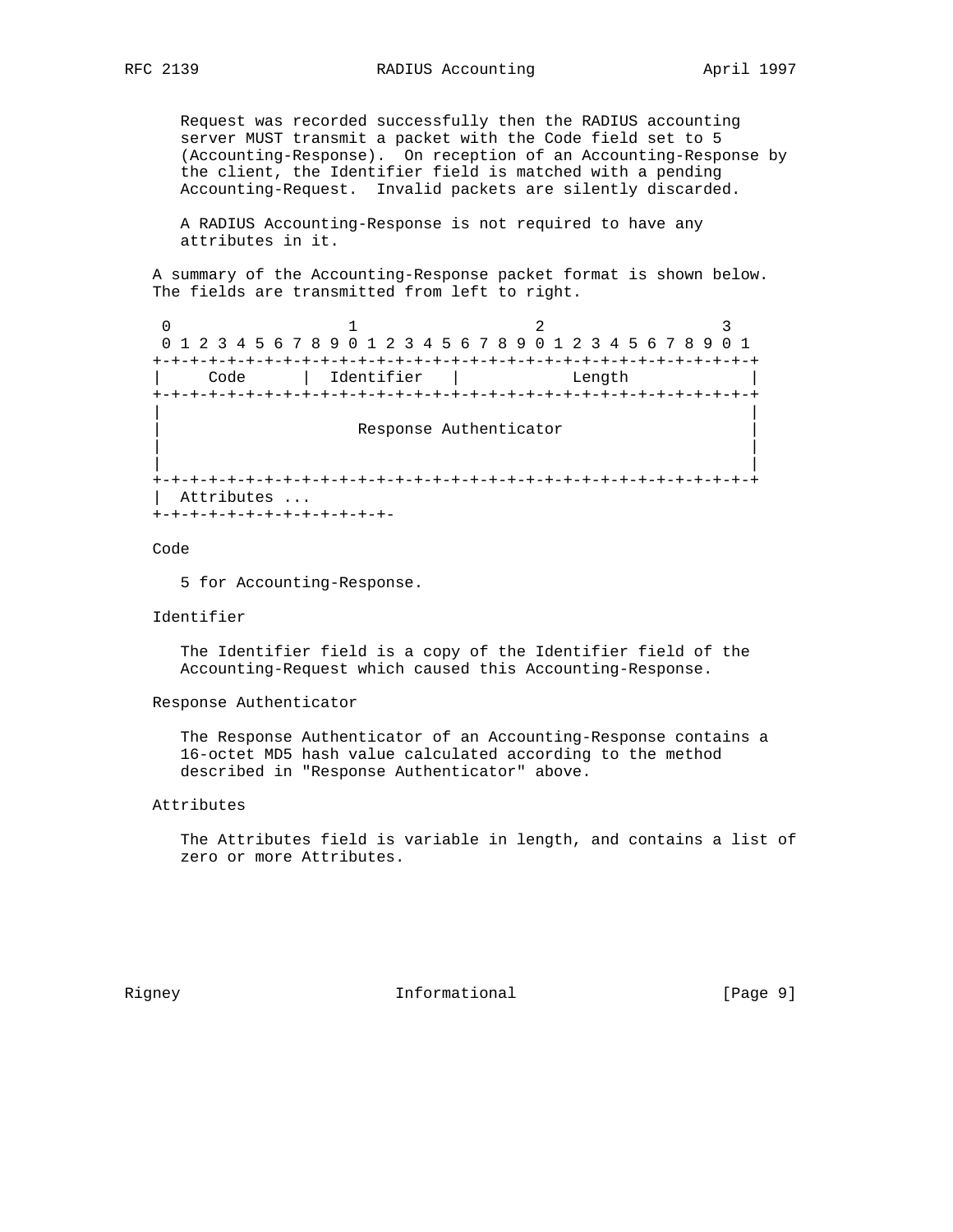5. Attributes

 RADIUS Attributes carry the specific authentication, authorization and accounting details for the request and response.

 Some attributes MAY be included more than once. The effect of this is attribute specific, and is specified in each attribute description.

 The end of the list of attributes is indicated by the Length of the RADIUS packet.

 A summary of the attribute format is shown below. The fields are transmitted from left to right.

| 0 1 2 3 4 5 6 7 8 9 0 1 2 3 4 5 6 7 8 9 0 1 2 3 |                       |  |  |  |  |  |  |  |  |  |  |
|-------------------------------------------------|-----------------------|--|--|--|--|--|--|--|--|--|--|
|                                                 |                       |  |  |  |  |  |  |  |  |  |  |
|                                                 | Type   Length   Value |  |  |  |  |  |  |  |  |  |  |
|                                                 |                       |  |  |  |  |  |  |  |  |  |  |

### Type

 The Type field is one octet. Up-to-date values of the RADIUS Type field are specified in the most recent "Assigned Numbers" RFC [2]. Values 192-223 are reserved for experimental use, values 224-240 are reserved for implementation-specific use, and values 241-255 are reserved and should not be used. This specification concerns the following values:

| $1 - 39$ | (refer to RADIUS document [4])   |
|----------|----------------------------------|
| 40       | Acct-Status-Type                 |
| 41       | Acct-Delay-Time                  |
| 42       | Acct-Input-Octets                |
| 43       | Acct-Output-Octets               |
| 44       | Acct-Session-Id                  |
| 45       | Acct-Authentic                   |
| 46       | Acct-Session-Time                |
| 47       | Acct-Input-Packets               |
| 48       | Acct-Output-Packets              |
| 49       | Acct-Terminate-Cause             |
| 50       | Acct-Multi-Session-Id            |
| 51       | Acct-Link-Count                  |
| 60+      | (refer to RADIUS document<br>141 |

Rigney 10 Informational [Page 10]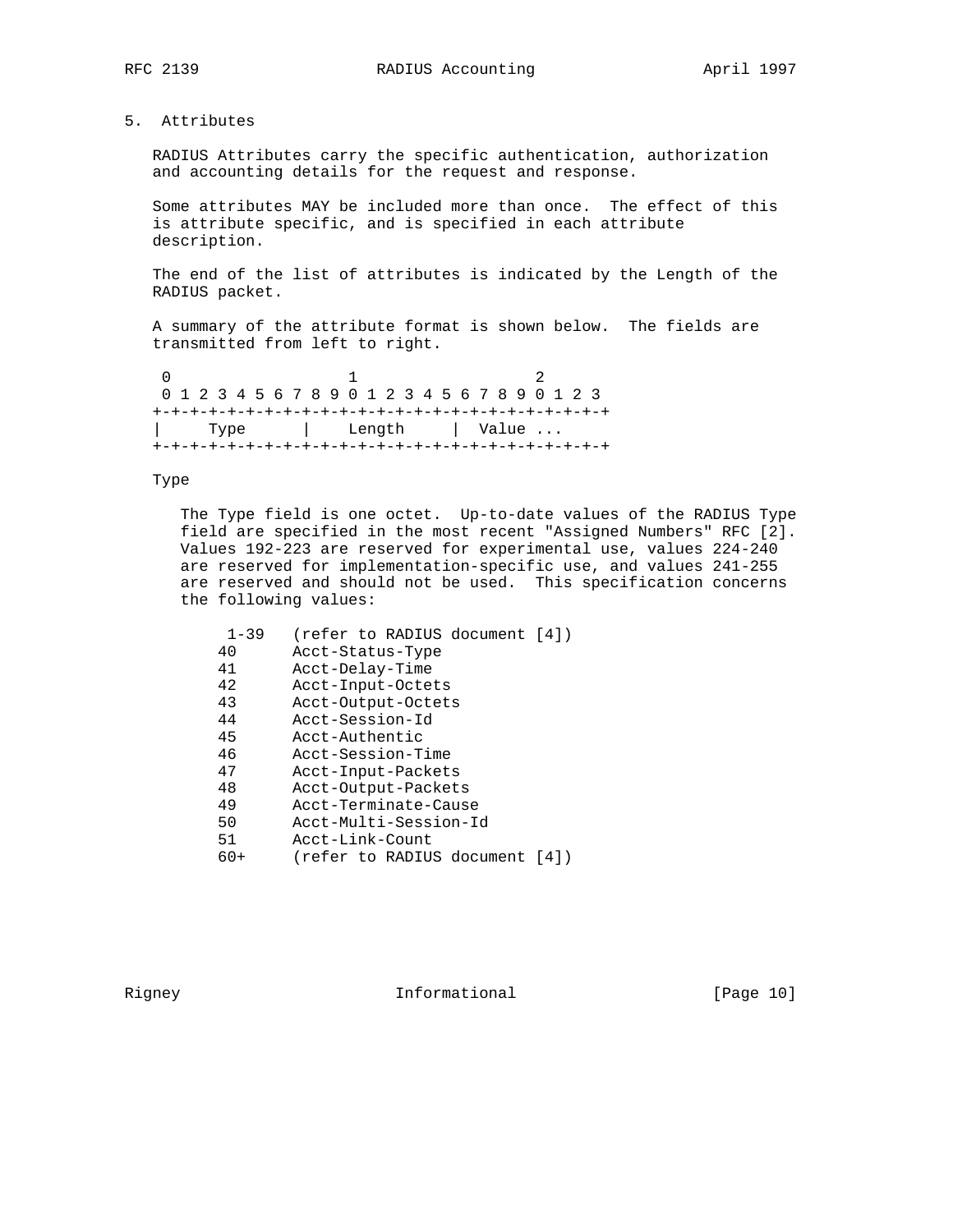### Length

 The Length field is one octet, and indicates the length of this attribute including the Type, Length and Value fields. If an attribute is received in an Accounting-Request with an invalid Length, the entire request should be silently discarded.

## Value

 The Value field is zero or more octets and contains information specific to the attribute. The format and length of the Value field is determined by the Type and Length fields.

The format of the value field is one of four data types.

string 0-253 octets

address 32 bit value, most significant octet first.

integer 32 bit value, most significant octet first.

 time 32 bit value, most significant octet first -- seconds since 00:00:00 GMT, January 1, 1970. The standard Attributes do not use this data type but it is presented here for possible use within Vendor-Specific attributes.

# 5.1. Acct-Status-Type

#### Description

 This attribute indicates whether this Accounting-Request marks the beginning of the user service (Start) or the end (Stop).

 It MAY be used by the client to mark the start of accounting (for example, upon booting) by specifying Accounting-On and to mark the end of accounting (for example, just before a scheduled reboot) by specifying Accounting-Off.

 A summary of the Acct-Status-Type attribute format is shown below. The fields are transmitted from left to right.

0  $1$  2 3 0 1 2 3 4 5 6 7 8 9 0 1 2 3 4 5 6 7 8 9 0 1 2 3 4 5 6 7 8 9 0 1 +-+-+-+-+-+-+-+-+-+-+-+-+-+-+-+-+-+-+-+-+-+-+-+-+-+-+-+-+-+-+-+-+ | Type | Length | Value +-+-+-+-+-+-+-+-+-+-+-+-+-+-+-+-+-+-+-+-+-+-+-+-+-+-+-+-+-+-+-+-+ Value (cont) | +-+-+-+-+-+-+-+-+-+-+-+-+-+-+-+-+

Rigney 11 Informational [Page 11]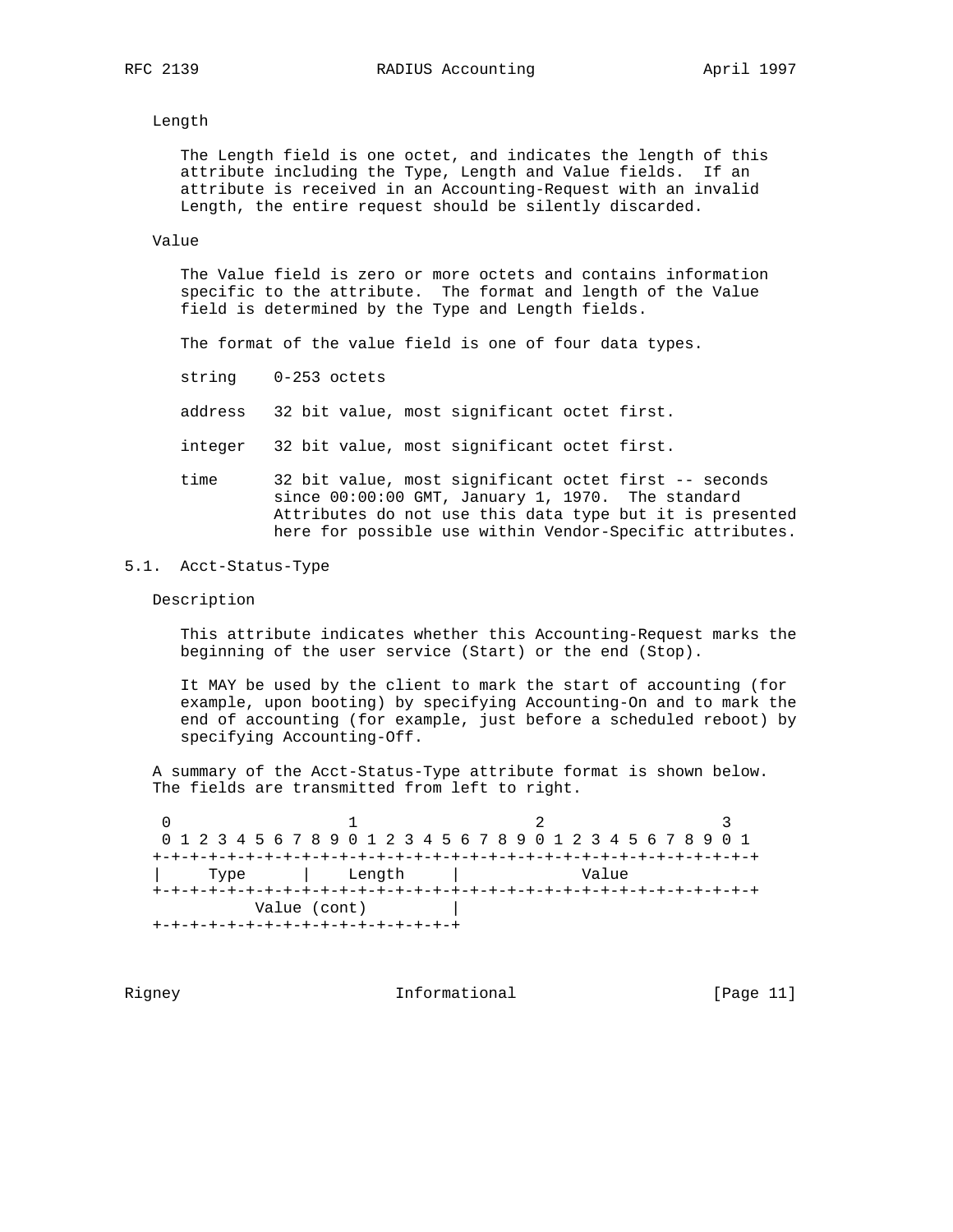Type

40 for Acct-Status-Type.

Length

6

# Value

The Value field is four octets.

- 1 Start
- 2 Stop<br>7 Accor
- Accounting-On
- 8 Accounting-Off

5.2. Acct-Delay-Time

Description

 This attribute indicates how many seconds the client has been trying to send this record for, and can be subtracted from the time of arrival on the server to find the approximate time of the event generating this Accounting-Request. (Network transit time is ignored.)

 Note that changing the Acct-Delay-Time causes the Identifier to change; see the discussion under Identifier above.

 A summary of the Acct-Delay-Time attribute format is shown below. The fields are transmitted from left to right.

 $0$  1 2 3 0 1 2 3 4 5 6 7 8 9 0 1 2 3 4 5 6 7 8 9 0 1 2 3 4 5 6 7 8 9 0 1 +-+-+-+-+-+-+-+-+-+-+-+-+-+-+-+-+-+-+-+-+-+-+-+-+-+-+-+-+-+-+-+-+ | Type | Length | Value +-+-+-+-+-+-+-+-+-+-+-+-+-+-+-+-+-+-+-+-+-+-+-+-+-+-+-+-+-+-+-+-+ Value (cont) | +-+-+-+-+-+-+-+-+-+-+-+-+-+-+-+-+

Type

41 for Acct-Delay-Time.

# Length

6

Rigney 10 1nformational [Page 12]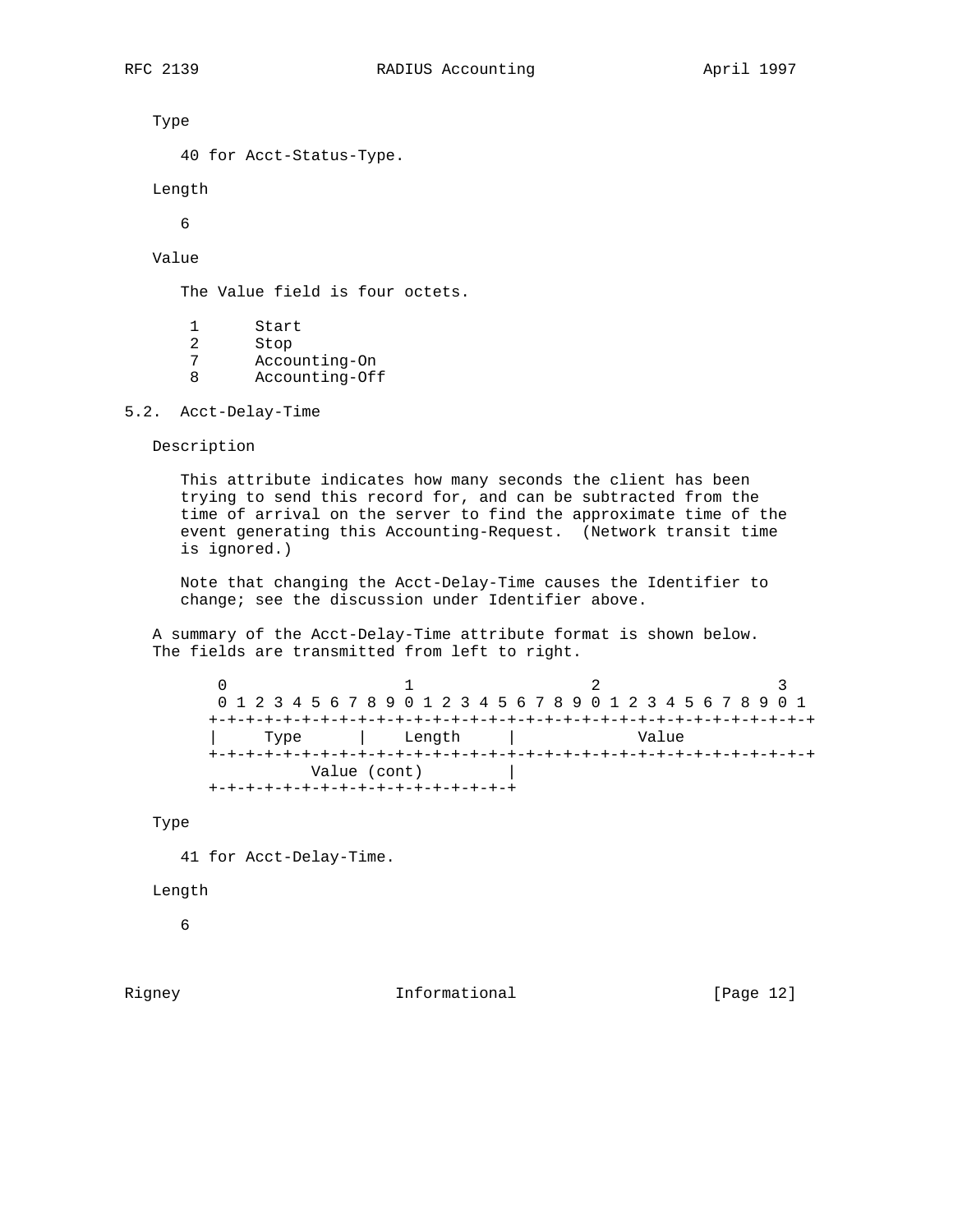Value

The Value field is four octets.

5.3. Acct-Input-Octets

Description

 This attribute indicates how many octets have been received from the port over the course of this service being provided, and can only be present in Accounting-Request records where the Acct- Status-Type is set to Stop.

 A summary of the Acct-Input-Octets attribute format is shown below. The fields are transmitted from left to right.

0  $1$  2 3 0 1 2 3 4 5 6 7 8 9 0 1 2 3 4 5 6 7 8 9 0 1 2 3 4 5 6 7 8 9 0 1 +-+-+-+-+-+-+-+-+-+-+-+-+-+-+-+-+-+-+-+-+-+-+-+-+-+-+-+-+-+-+-+-+ | Type | Length | Value +-+-+-+-+-+-+-+-+-+-+-+-+-+-+-+-+-+-+-+-+-+-+-+-+-+-+-+-+-+-+-+-+ Value (cont) | +-+-+-+-+-+-+-+-+-+-+-+-+-+-+-+-+

Type

42 for Acct-Input-Octets.

Length

6

Value

The Value field is four octets.

5.4. Acct-Output-Octets

Description

 This attribute indicates how many octets have been sent to the port in the course of delivering this service, and can only be present in Accounting-Request records where the Acct-Status-Type is set to Stop.

 A summary of the Acct-Output-Octets attribute format is shown below. The fields are transmitted from left to right.

Rigney 11 1nformational [Page 13]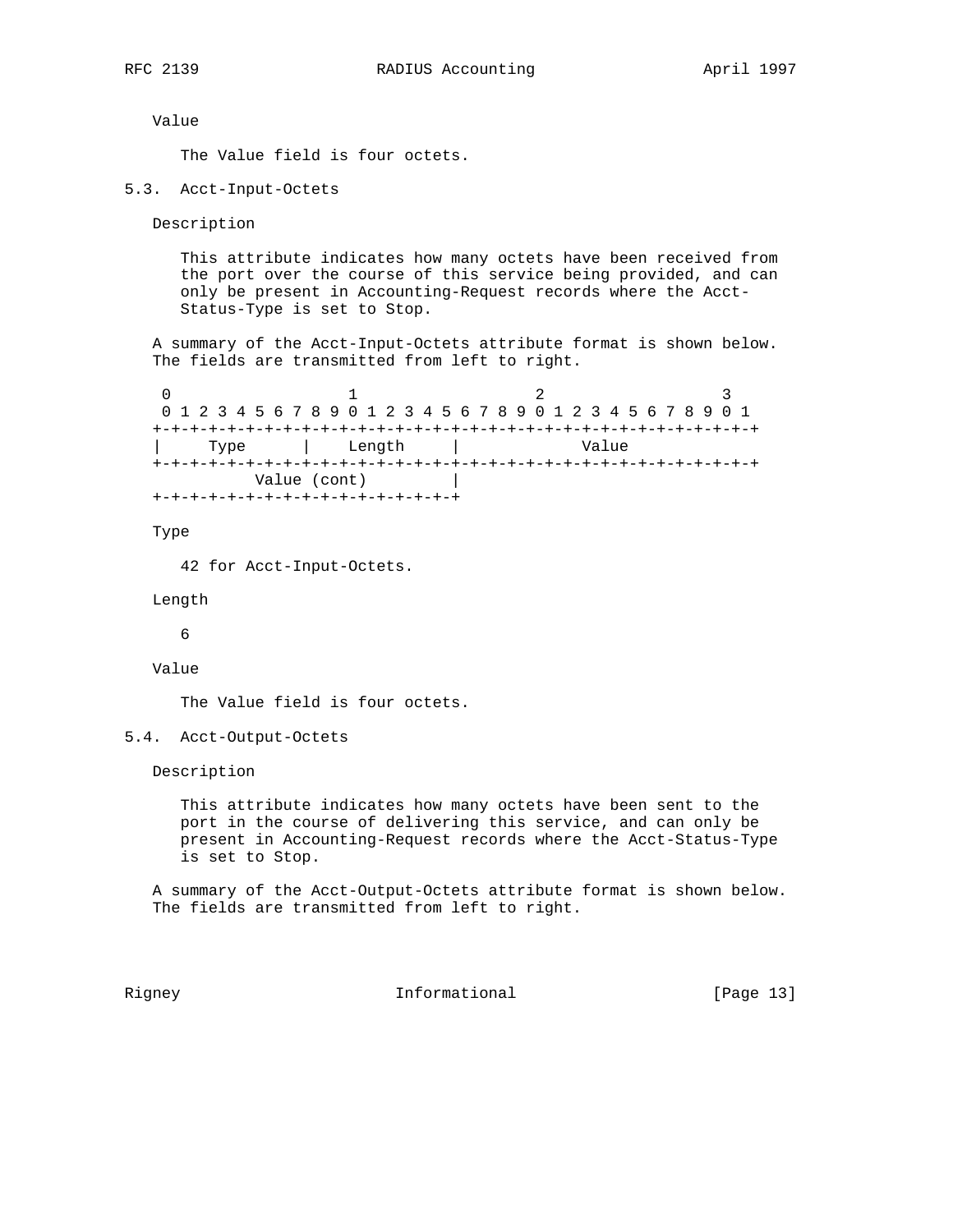0  $1$  2 3 0 1 2 3 4 5 6 7 8 9 0 1 2 3 4 5 6 7 8 9 0 1 2 3 4 5 6 7 8 9 0 1 +-+-+-+-+-+-+-+-+-+-+-+-+-+-+-+-+-+-+-+-+-+-+-+-+-+-+-+-+-+-+-+-+ | Type | Length | Value +-+-+-+-+-+-+-+-+-+-+-+-+-+-+-+-+-+-+-+-+-+-+-+-+-+-+-+-+-+-+-+-+ Value (cont) | +-+-+-+-+-+-+-+-+-+-+-+-+-+-+-+-+

Type

43 for Acct-Output-Octets.

Length

6

Value

The Value field is four octets.

5.5. Acct-Session-Id

Description

 This attribute is a unique Accounting ID to make it easy to match start and stop records in a log file. The start and stop records for a given session MUST have the same Acct-Session-Id. It is strongly recommended that the Acct-Session-Id be a printable ASCII string.

 For example, one implementation uses a string with an 8-digit upper case hexadecimal number, the first two digits increment on each reboot (wrapping every 256 reboots) and the next 6 digits counting from 0 for the first person logging in after a reboot up to 2^24-1, about 16 million. Other encodings are possible.

 A summary of the Acct-Session-Id attribute format is shown below. The fields are transmitted from left to right.

Rigney 11 1nformational [Page 14]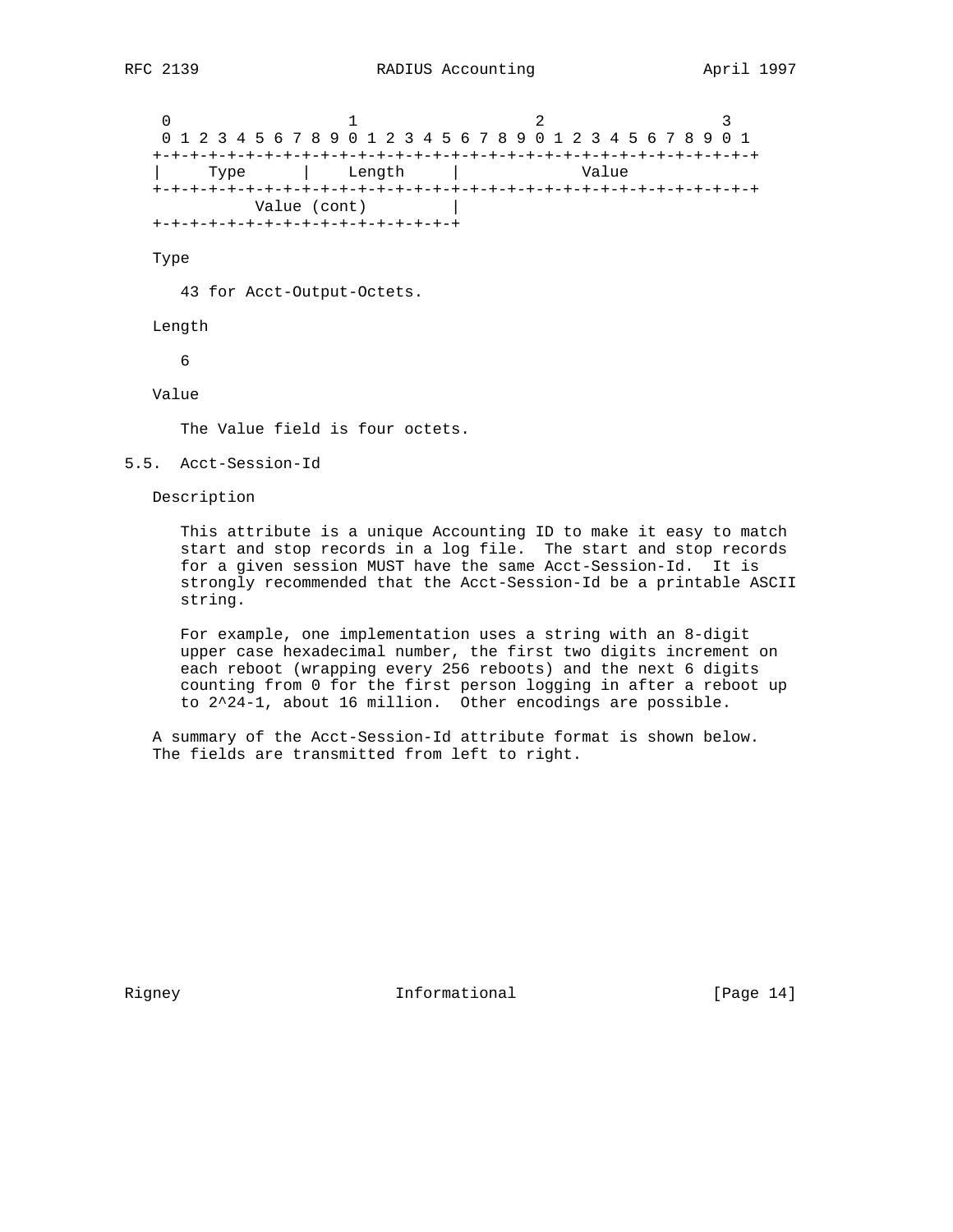$0$  1 2 0 1 2 3 4 5 6 7 8 9 0 1 2 3 4 5 6 7 8 9 0 1 2 3 +-+-+-+-+-+-+-+-+-+-+-+-+-+-+-+-+-+-+-+-+-+-+-+-+ | Type | Length | String ... +-+-+-+-+-+-+-+-+-+-+-+-+-+-+-+-+-+-+-+-+-+-+-+-+

Type

44 for Acct-Session-Id.

# Length

 $>= 3$ 

String

The String field SHOULD be a string of printable ASCII characters.

5.6. Acct-Authentic

Description

 This attribute MAY be included in an Accounting-Request to indicate how the user was authenticated, whether by RADIUS, the NAS itself, or another remote authentication protocol. Users who are delivered service without being authenticated SHOULD NOT generate Accounting records.

 A summary of the Acct-Authentic attribute format is shown below. The fields are transmitted from left to right.

0  $1$  2 3 0 1 2 3 4 5 6 7 8 9 0 1 2 3 4 5 6 7 8 9 0 1 2 3 4 5 6 7 8 9 0 1 +-+-+-+-+-+-+-+-+-+-+-+-+-+-+-+-+-+-+-+-+-+-+-+-+-+-+-+-+-+-+-+-+ | Type | Length | Value +-+-+-+-+-+-+-+-+-+-+-+-+-+-+-+-+-+-+-+-+-+-+-+-+-+-+-+-+-+-+-+-+ Value (cont) | +-+-+-+-+-+-+-+-+-+-+-+-+-+-+-+-+

Type

45 for Acct-Authentic.

#### Length

6

Rigney 19 1nformational [Page 15]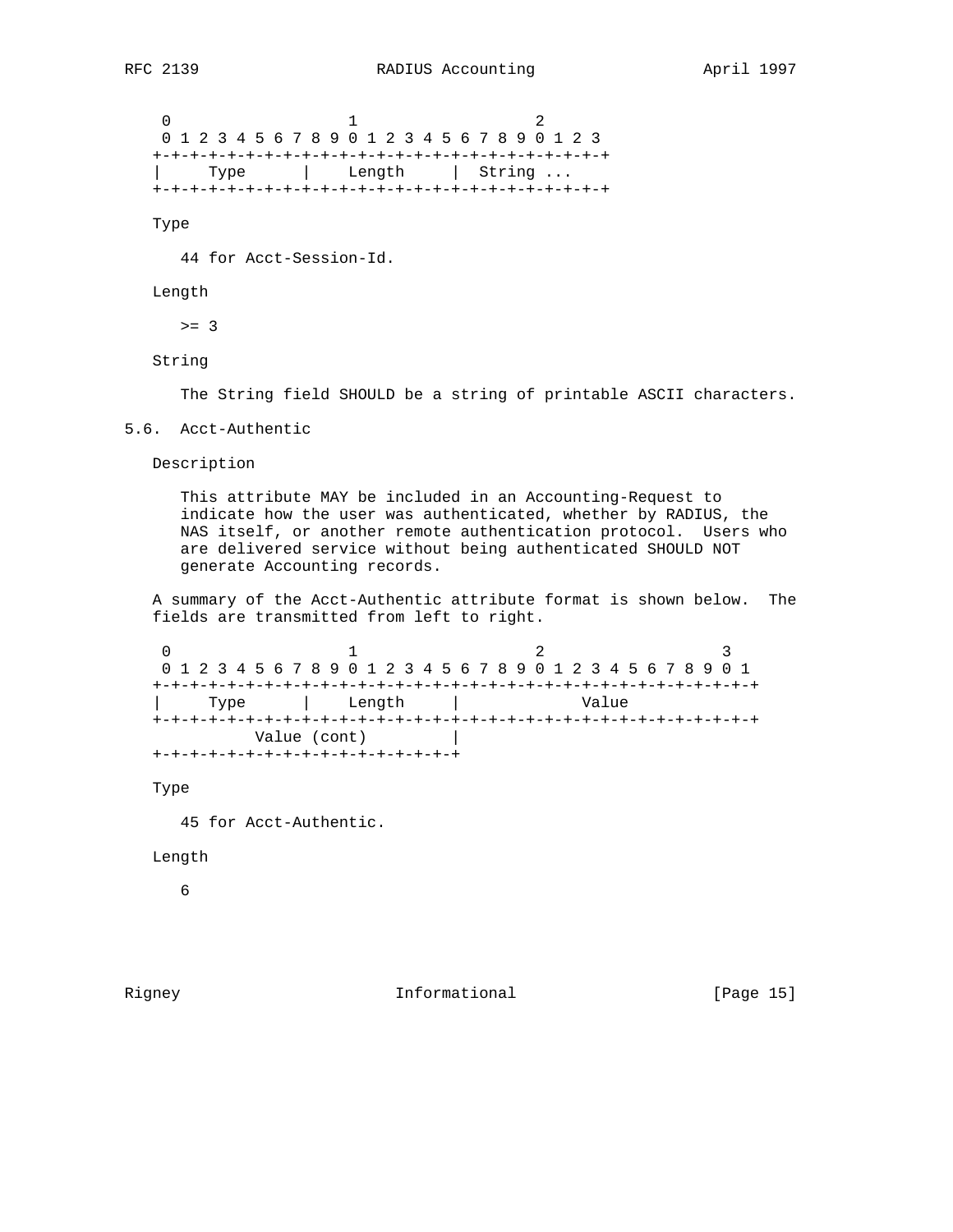Value

The Value field is four octets.

| <b>RADIUS</b> |
|---------------|
| Local         |
| Remote        |

5.7. Acct-Session-Time

Description

 This attribute indicates how many seconds the user has received service for, and can only be present in Accounting-Request records where the Acct-Status-Type is set to Stop.

 A summary of the Acct-Session-Time attribute format is shown below. The fields are transmitted from left to right.

0  $1$  2 3 0 1 2 3 4 5 6 7 8 9 0 1 2 3 4 5 6 7 8 9 0 1 2 3 4 5 6 7 8 9 0 1 +-+-+-+-+-+-+-+-+-+-+-+-+-+-+-+-+-+-+-+-+-+-+-+-+-+-+-+-+-+-+-+-+ | Type | Length | Value +-+-+-+-+-+-+-+-+-+-+-+-+-+-+-+-+-+-+-+-+-+-+-+-+-+-+-+-+-+-+-+-+ Value (cont) | +-+-+-+-+-+-+-+-+-+-+-+-+-+-+-+-+

Type

46 for Acct-Session-Time.

#### Length

6

# Value

The Value field is four octets.

## 5.8. Acct-Input-Packets

Description

 This attribute indicates how many packets have been received from the port over the course of this service being provided to a Framed User, and can only be present in Accounting-Request records where the Acct-Status-Type is set to Stop.

Rigney 10 1nformational [Page 16]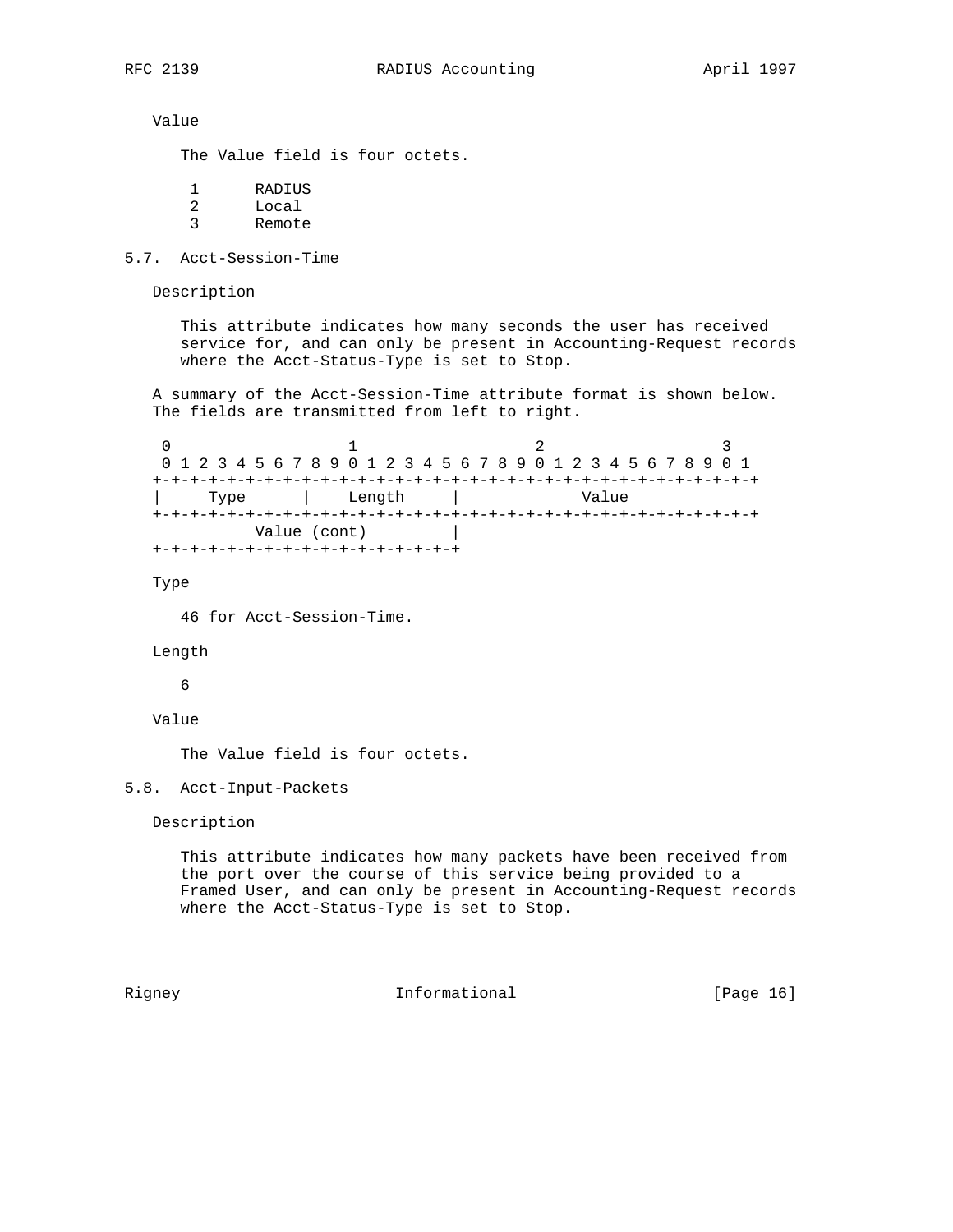A summary of the Acct-Input-packets attribute format is shown below. The fields are transmitted from left to right.

0  $1$  2 3 0 1 2 3 4 5 6 7 8 9 0 1 2 3 4 5 6 7 8 9 0 1 2 3 4 5 6 7 8 9 0 1 +-+-+-+-+-+-+-+-+-+-+-+-+-+-+-+-+-+-+-+-+-+-+-+-+-+-+-+-+-+-+-+-+ | Type | Length | Value +-+-+-+-+-+-+-+-+-+-+-+-+-+-+-+-+-+-+-+-+-+-+-+-+-+-+-+-+-+-+-+-+ Value (cont) | +-+-+-+-+-+-+-+-+-+-+-+-+-+-+-+-+

Type

47 for Acct-Input-Packets.

Length

6

Value

The Value field is four octets.

5.9. Acct-Output-Packets

Description

 This attribute indicates how many packets have been sent to the port in the course of delivering this service to a Framed User, and can only be present in Accounting-Request records where the Acct-Status-Type is set to Stop.

 A summary of the Acct-Output-Packets attribute format is shown below. The fields are transmitted from left to right.

0  $1$  2 3 0 1 2 3 4 5 6 7 8 9 0 1 2 3 4 5 6 7 8 9 0 1 2 3 4 5 6 7 8 9 0 1 +-+-+-+-+-+-+-+-+-+-+-+-+-+-+-+-+-+-+-+-+-+-+-+-+-+-+-+-+-+-+-+-+ | Type | Length | Value +-+-+-+-+-+-+-+-+-+-+-+-+-+-+-+-+-+-+-+-+-+-+-+-+-+-+-+-+-+-+-+-+ Value (cont) | +-+-+-+-+-+-+-+-+-+-+-+-+-+-+-+-+

Type

48 for Acct-Output-Packets.

Rigney 10 1nformational [Page 17]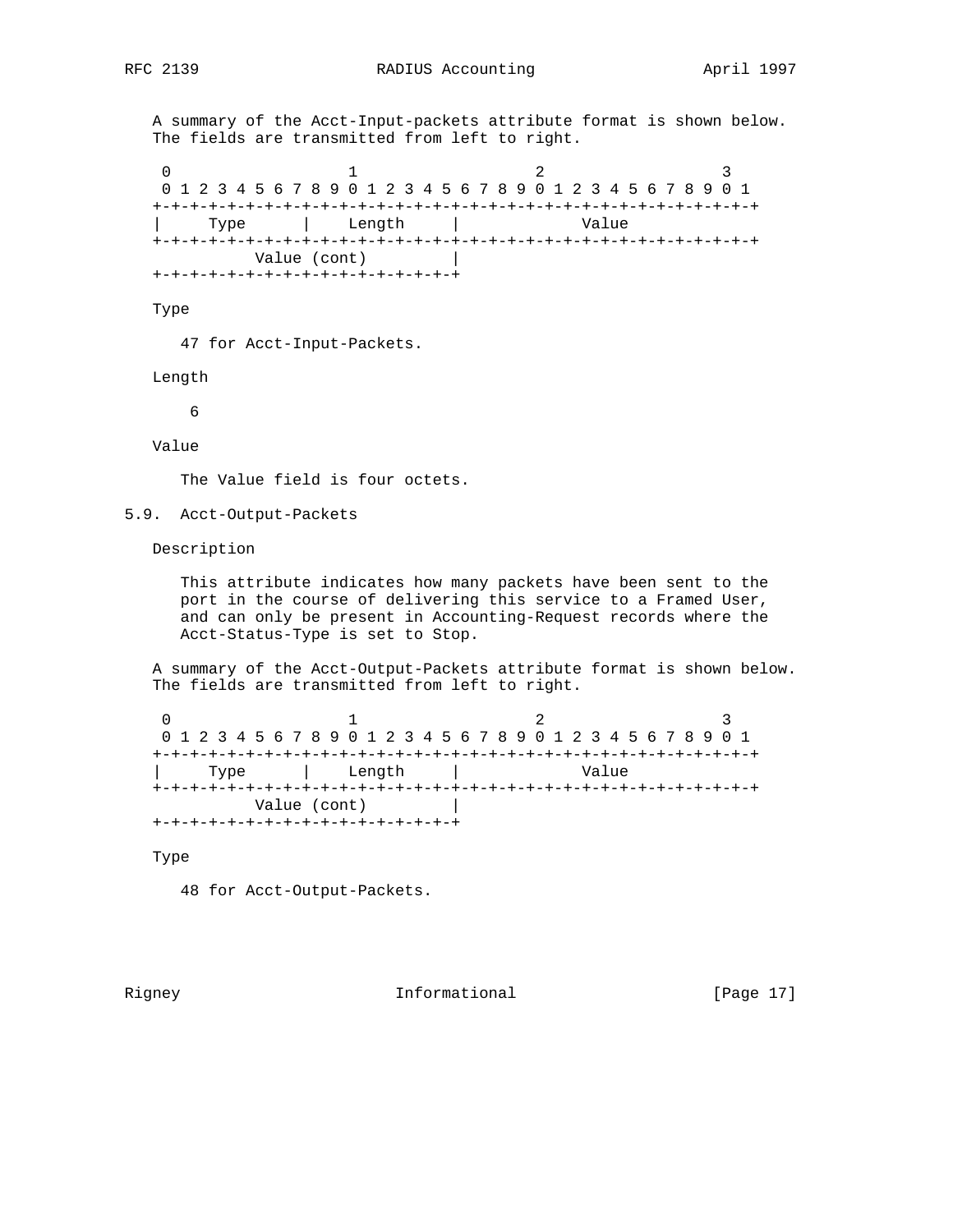Length

6

Value

The Value field is four octets.

#### 5.10. Acct-Terminate-Cause

Description

 This attribute indicates how the session was terminated, and can only be present in Accounting-Request records where the Acct- Status-Type is set to Stop.

 A summary of the Acct-Terminate-Cause attribute format is shown below. The fields are transmitted from left to right.

0  $1$  2 3 0 1 2 3 4 5 6 7 8 9 0 1 2 3 4 5 6 7 8 9 0 1 2 3 4 5 6 7 8 9 0 1 +-+-+-+-+-+-+-+-+-+-+-+-+-+-+-+-+-+-+-+-+-+-+-+-+-+-+-+-+-+-+-+-+ | Type | Length | Value +-+-+-+-+-+-+-+-+-+-+-+-+-+-+-+-+-+-+-+-+-+-+-+-+-+-+-+-+-+-+-+-+ Value (cont) | +-+-+-+-+-+-+-+-+-+-+-+-+-+-+-+-+

Type

49 for Acct-Terminate-Cause

## Length

6

Rigney 18 Informational [Page 18]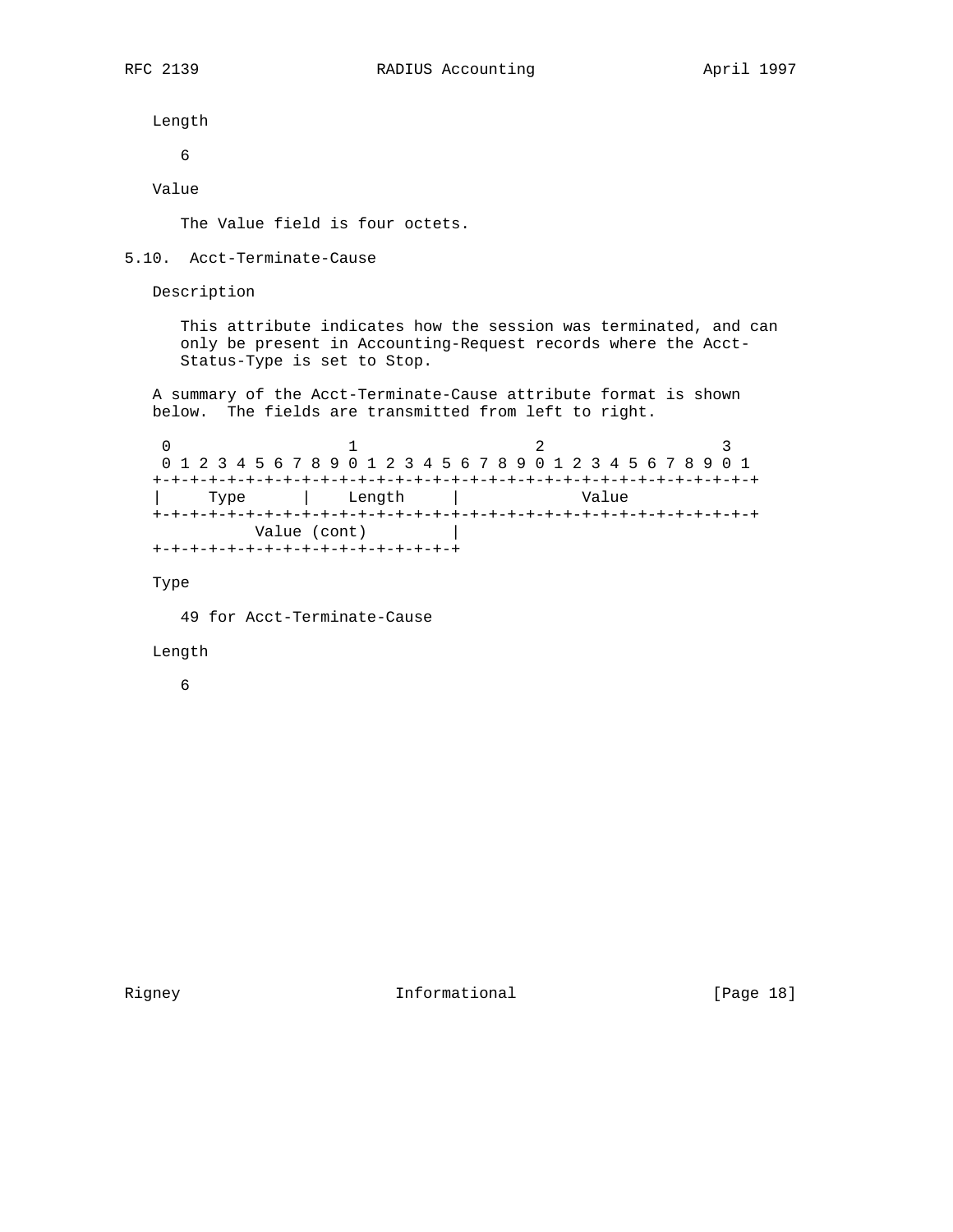# Value

 The Value field is four octets, containing an integer specifying the cause of session termination, as follows:

| 1  | User Request        |
|----|---------------------|
| 2  | Lost Carrier        |
| 3  | Lost Service        |
| 4  | Idle Timeout        |
| 5  | Session Timeout     |
| 6  | Admin Reset         |
| 7  | Admin Reboot        |
| 8  | Port Error          |
| 9  | NAS Error           |
| 10 | NAS Request         |
| 11 | NAS Reboot          |
| 12 | Port Unneeded       |
| 13 | Port Preempted      |
| 14 | Port Suspended      |
| 15 | Service Unavailable |
| 16 | Callback            |
| 17 | User Error          |
| 18 | Host Request        |

The termination causes are as follows:

| User Request    | User requested termination of service, for<br>example with LCP Terminate or by logging out.        |
|-----------------|----------------------------------------------------------------------------------------------------|
| Lost Carrier    | DCD was dropped on the port.                                                                       |
| Lost Service    | Service can no longer be provided; for<br>example, user's connection to a host was<br>interrupted. |
| Idle Timeout    | Idle timer expired.                                                                                |
| Session Timeout | Maximum session length timer expired.                                                              |
| Admin Reset     | Administrator reset the port or session.                                                           |
| Admin Reboot    | Administrator is ending service on the NAS,<br>for example prior to rebooting the NAS.             |
| Port Error      | NAS detected an error on the port which<br>required ending the session.                            |
|                 |                                                                                                    |

Rigney 19 Informational [Page 19]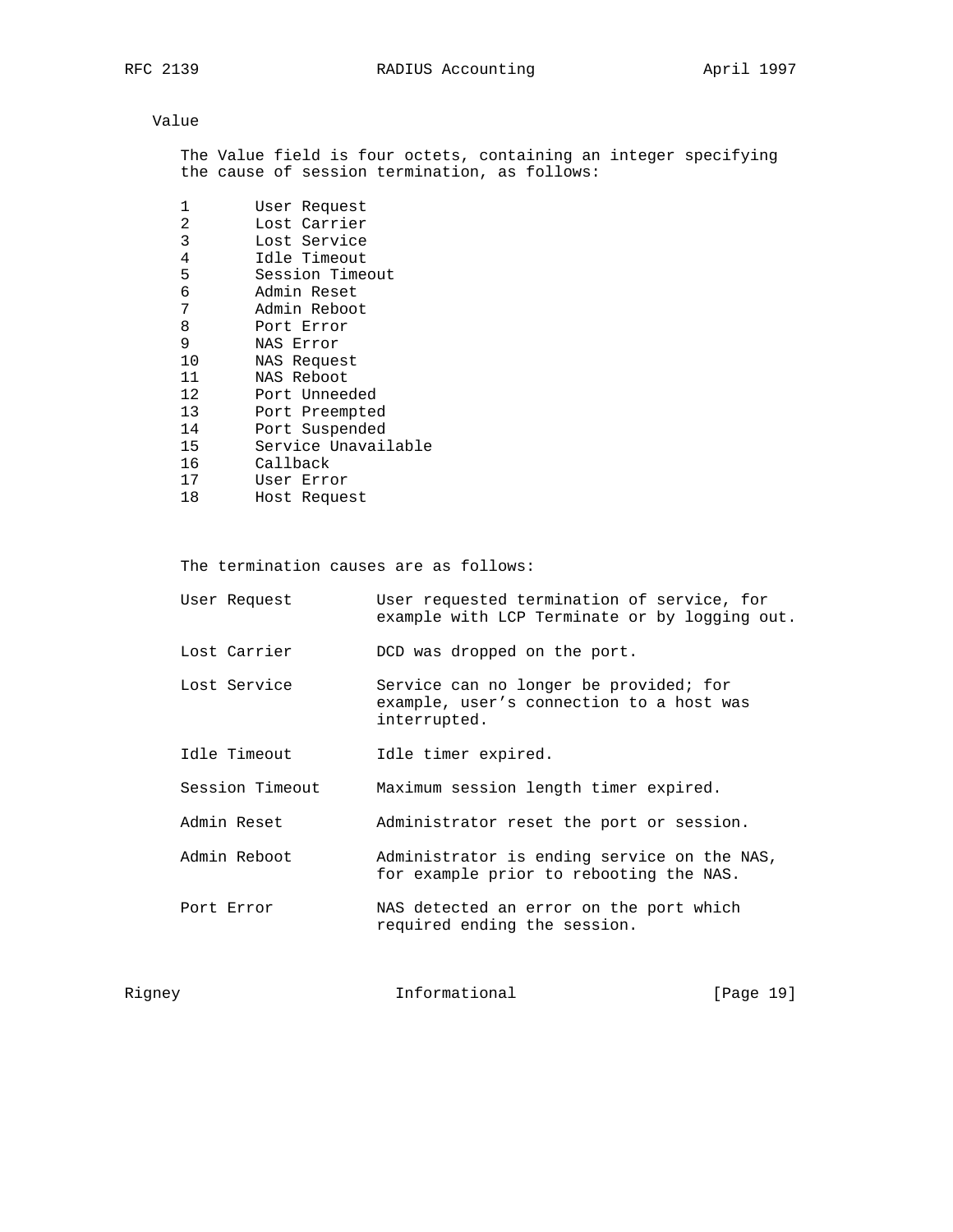- NAS Error NAS detected some error (other than on the port) which required ending the session.
- NAS Request NAS ended session for a non-error reason not otherwise listed here.
- NAS Reboot The NAS ended the session in order to reboot non-administratively ("crash").
- Port Unneeded NAS ended session because resource usage fell below low-water mark (for example, if a bandwidth-on-demand algorithm decided that the port was no longer needed).
- Port Preempted NAS ended session in order to allocate the port to a higher priority use.
- Port Suspended NAS ended session to suspend a virtual session.
- Service Unavailable NAS was unable to provide requested service.
- Callback NAS is terminating current session in order to perform callback for a new session.
- User Error **Input from user is in error, causing** termination of session.
- Host Request Login Host terminated session normally.

Description

 This attribute is a unique Accounting ID to make it easy to link together multiple related sessions in a log file. Each session linked together would have a unique Acct-Session-Id but the same Acct-Multi-Session-Id. It is strongly recommended that the Acct- Multi-Session-Id be a printable ASCII string.

 A summary of the Acct-Session-Id attribute format is shown below. The fields are transmitted from left to right.

 $0$  1 2 0 1 2 3 4 5 6 7 8 9 0 1 2 3 4 5 6 7 8 9 0 1 2 3 +-+-+-+-+-+-+-+-+-+-+-+-+-+-+-+-+-+-+-+-+-+-+-+-+ | Type | Length | String ... +-+-+-+-+-+-+-+-+-+-+-+-+-+-+-+-+-+-+-+-+-+-+-+-+

Rigney **Informational** [Page 20]

<sup>5.11.</sup> Acct-Multi-Session-Id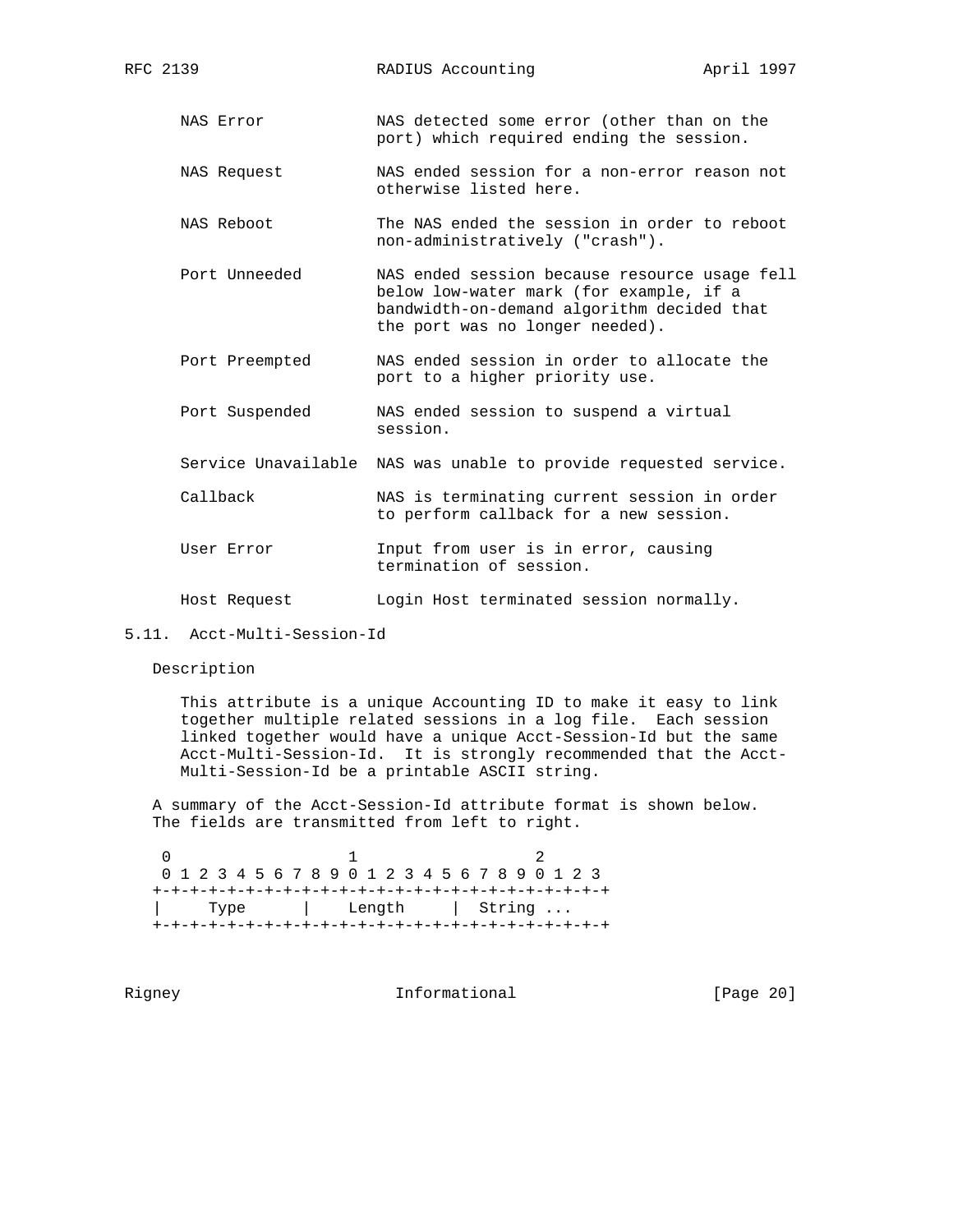Type

```
 50 for Acct-Multi-Session-Id.
```
Length

 $>= 3$ 

String

The String field SHOULD be a string of printable ASCII characters.

5.12. Acct-Link-Count

Description

 This attribute gives the count of links which are known to have been in a given multilink session at the time the accounting record is generated. The NAS MAY include the Acct-Link-Count attribute in any Accounting-Request which might have multiple links.

 A summary of the Acct-Link-Count attribute format is show below. The fields are transmitted from left to right.

0  $1$  2 3 0 1 2 3 4 5 6 7 8 9 0 1 2 3 4 5 6 7 8 9 0 1 2 3 4 5 6 7 8 9 0 1 +-+-+-+-+-+-+-+-+-+-+-+-+-+-+-+-+-+-+-+-+-+-+-+-+-+-+-+-+-+-+-+-+ | Type | Length | Value +-+-+-+-+-+-+-+-+-+-+-+-+-+-+-+-+-+-+-+-+-+-+-+-+-+-+-+-+-+-+-+-+ Value (cont) | +-+-+-+-+-+-+-+-+-+-+-+-+-+-+-+-+

Type

51 for Acct-Link-Count.

Length

# 6

Value

 The Value field is four octets, and contains the number of links seen so far in this Multilink Session.

Rigney 10 Informational [Page 21]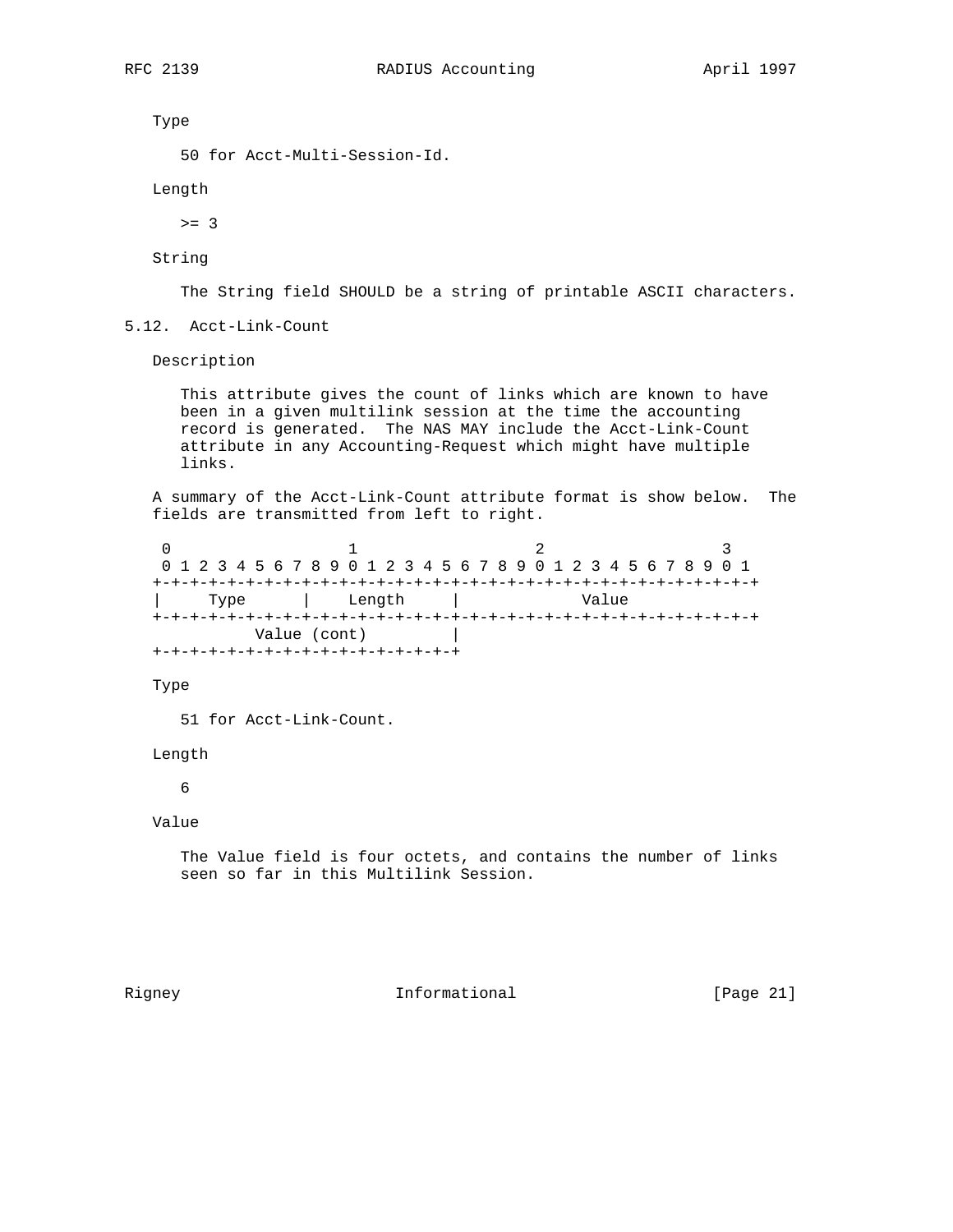It may be used to make it easier for an accounting server to know when it has all the records for a given Multilink session. When the number of Accounting-Requests received with Acct-Status-Type = Stop and the same Acct-Multi-Session-Id and unique Acct-Session- Id's equals the largest value of Acct-Link-Count seen in those Accounting-Requests, all Stop Accounting-Requests for that Multilink Session have been received.

 An example showing 8 Accounting-Requests should make things clearer. For clarity only the relevant attributes are shown, but additional attributes containing accounting information will also be present in the Accounting-Request.

|      | Multi-Session-Id | Session-Id | Status-Type | Link-Count |
|------|------------------|------------|-------------|------------|
| "10" |                  | "10"       | Start       |            |
| "10" |                  | "11"       | Start       |            |
| "10" |                  | "11"       | Stop        |            |
| "10" |                  | "12"       | Start       |            |
| "10" |                  | "13"       | Start       |            |
| "10" |                  | "12"       | Stop        |            |
| "10" |                  | "13"       | Stop        |            |
| "10" |                  | "10"       | Stop        |            |

# 5.13. Table of Attributes

 The following table provides a guide to which attributes may be found in Accounting-Request packets. No attributes should be found in Accounting-Response packets except Proxy-State and possibly Vendor- Specific.

| #       | Attribute          |
|---------|--------------------|
| $0 - 1$ | User-Name          |
| 0       | User-Password      |
| 0       | CHAP-Password      |
| 0-1     | NAS-IP-Address [5] |
| $0 - 1$ | NAS-Port           |
| 0-1     | Service-Type       |
| 0-1     | Framed-Protocol    |
| $0 - 1$ | Framed-IP-Address  |
| $0 - 1$ | Framed-IP-Netmask  |
| $0 - 1$ | Framed-Routing     |
| $0+$    | Filter-Id          |
| $0 - 1$ | Framed-MTU         |
| $0+$    | Framed-Compression |
| $0+$    | Login-IP-Host      |
| 0-1     | Login-Service      |
| $0 - 1$ | Login-TCP-Port     |
| 0       | Reply-Message      |

Rigney 10 Informational [Page 22]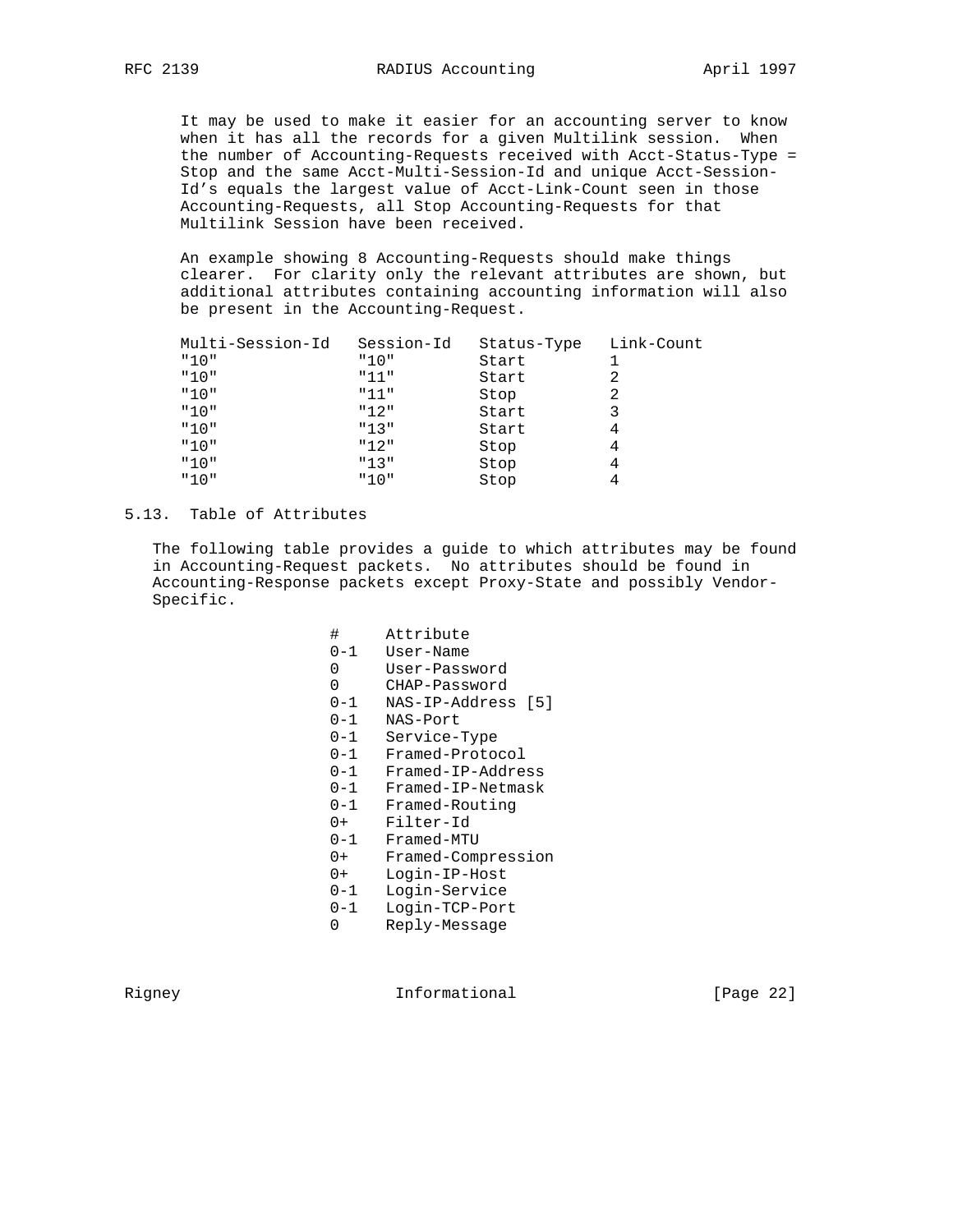0-1 Callback-Number 0-1 Callback-Id 0+ Framed-Route 0-1 Framed-IPX-Network 0 State 0+ Class 0+ Vendor-Specific 0-1 Session-Timeout 0-1 Idle-Timeout 0-1 Termination-Action 0-1 Called-Station-Id 0-1 Calling-Station-Id 0-1 NAS-Identifier [4] 0+ Proxy-State 0-1 Login-LAT-Service 0-1 Login-LAT-Node 0-1 Login-LAT-Group 0-1 Framed-AppleTalk-Link 0-1 Framed-AppleTalk-Network 0-1 Framed-AppleTalk-Zone 1 Acct-Status-Type 0-1 Acct-Delay-Time 0-1 Acct-Input-Octets 0-1 Acct-Output-Octets 1 Acct-Session-Id 0-1 Acct-Authentic 0-1 Acct-Session-Time 0-1 Acct-Input-Packets 0-1 Acct-Output-Packets 0-1 Acct-Terminate-Cause 0+ Acct-Multi-Session-Id 0+ Acct-Link-Count 0 CHAP-Challenge 0-1 NAS-Port-Type 0-1 Port-Limit 0-1 Login-LAT-Port

 [5] An Accounting-Request MUST contain either a NAS-IP-Address or a NAS-Identifier, and it is permitted (but not recommended) for it to contain both.

The following table defines the above table entries.

- 0 This attribute MUST NOT be present
- 0+ Zero or more instances of this attribute MAY be present.
- 0-1 Zero or one instance of this attribute MAY be present.
- 1 Exactly one instance of this attribute MUST be present.

Rigney 10 1nformational [Page 23]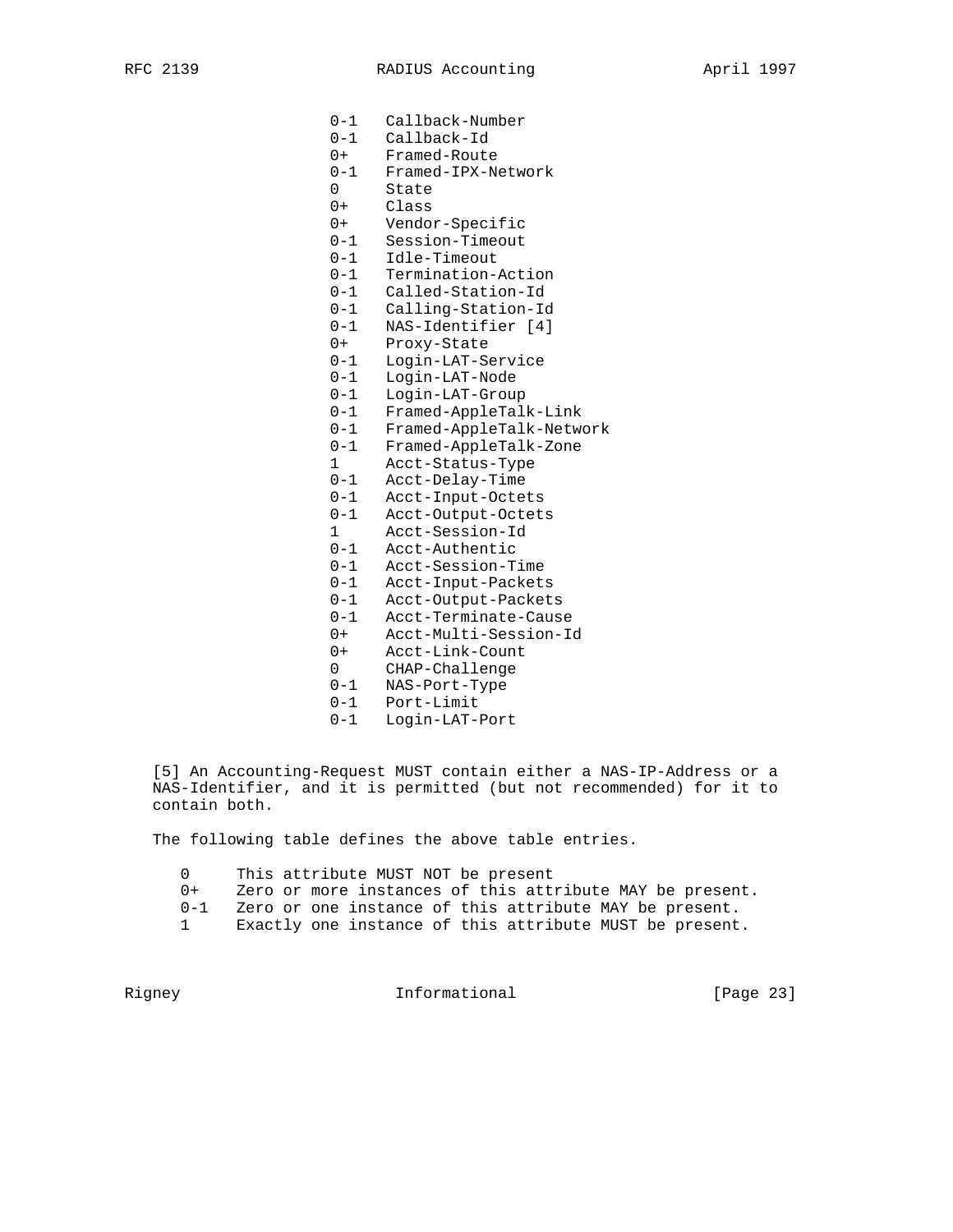## Security Considerations

 Security issues are briefly discussed in sections concerning the authenticator included in accounting requests and responses, using a shared secret which is never sent over the network.

# References

- [1] Postel, J., "User Datagram Protocol", STD 6, RFC 768, USC/Information Sciences Institute, August 1980.
- [2] Reynolds, J., and Postel, J., "Assigned Numbers", STD 2, RFC 1700, USC/Information Sciences Institute, October 1994.
- [3] Rivest, R., and Dusse, S., "The MD5 Message-Digest Algorithm", RFC 1321, MIT Laboratory for Computer Science, RSA Data Security Inc., April 1992.
- [4] Rigney, C., Rubens, A., Simpson, W., and Willens, S., "Remote Authentication Dial In User Service (RADIUS)", RFC 2138, April 1997.

Acknowledgments

 RADIUS and RADIUS Accounting were originally developed by Livingston Enterprises for their PortMaster series of Network Access Servers.

Chair's Address

The RADIUS working group can be contacted via the current chair:

 Carl Rigney Livingston Enterprises 4464 Willow Road Pleasanton, California 94588

 Phone: +1 510 426 0770 EMail: cdr@livingston.com

Rigney 10 Informational [Page 24]